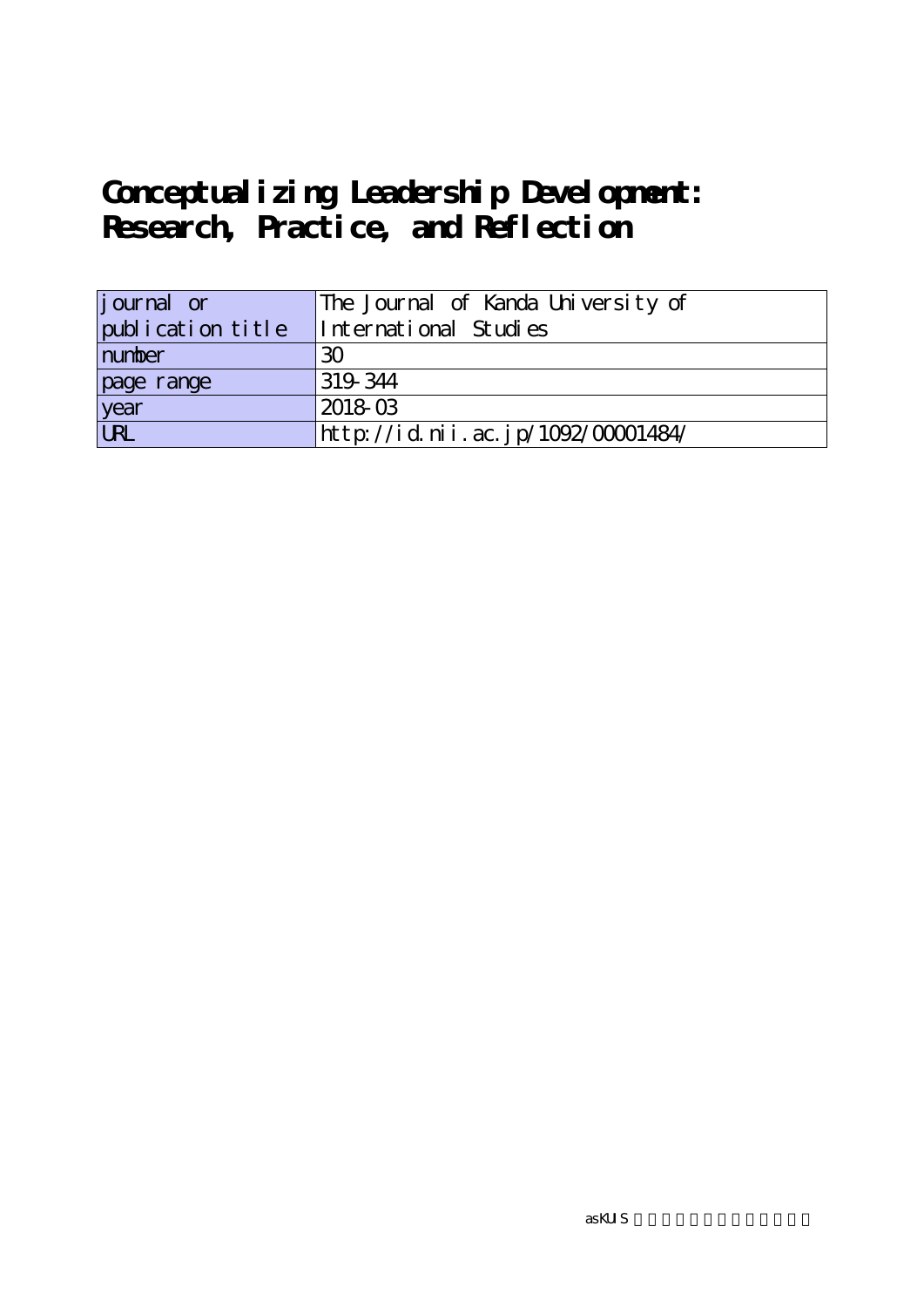## Kevin Knight

### **Abstract**

Following Scollon (2001) and his mediated discourse analysis (MDA)-based nexus of practice concept and Knight's (2015a) research of the leadership conceptualization process, this paper explores as a nexus of practice the creation of The Leadership Connection Project website and the related creation and implementation of the leadership development curriculum promoted on the website. The website and the curriculum were created by Knight in his role as instructor/researcher at Kanda University of International Studies (KUIS) in Chiba, Japan. The nexus analysis is directed at providing historical and discourse analytical perspectives which are continually relevant to the ongoing curriculum development and website creation. The research approach illuminates how "leadership development" is conceptualized in the leadership development curriculum on the website.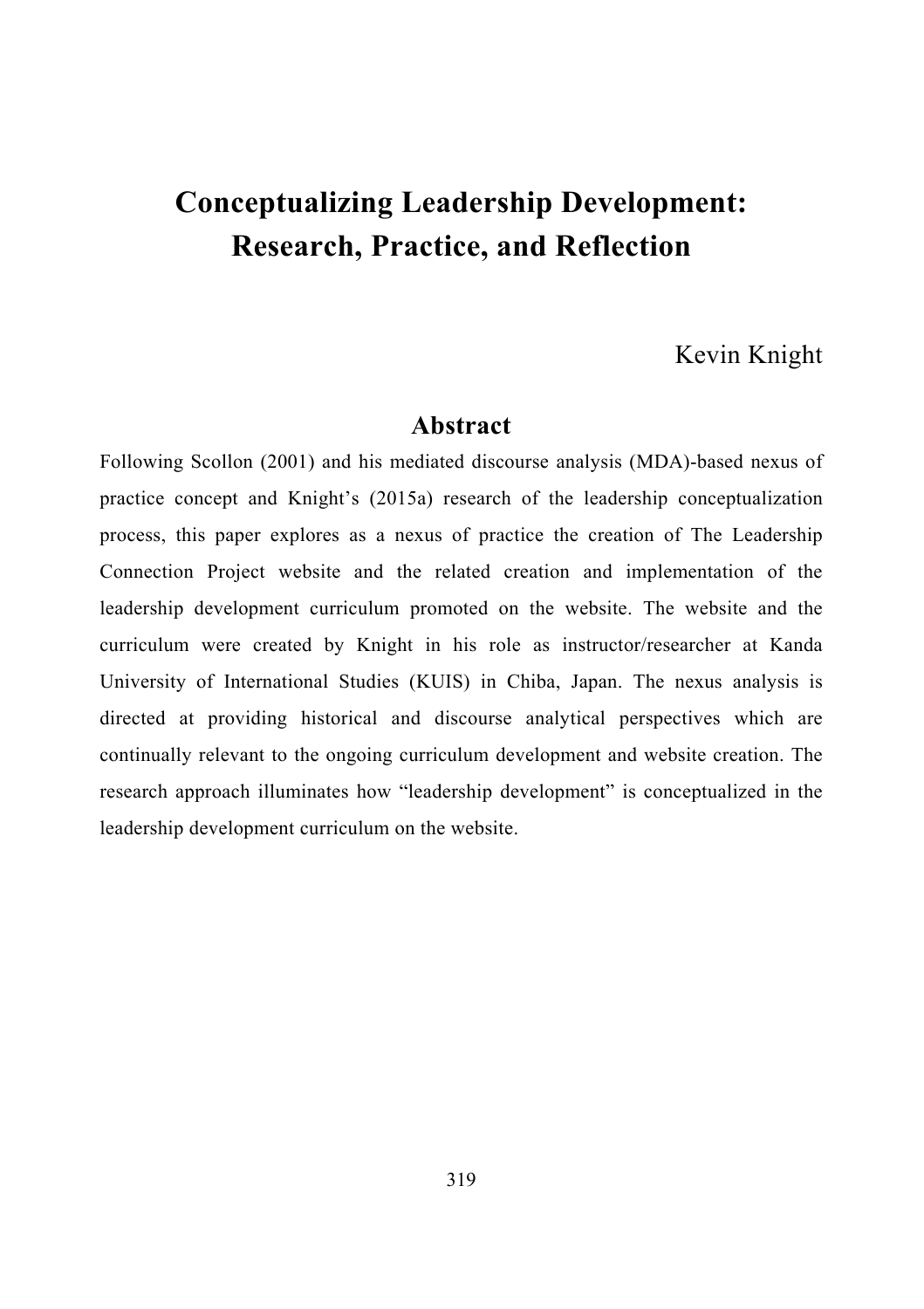神田外語大学紀要第30号 The Journal of Kanda University of International Studies Vol. 30 (2018)

## **Conceptualizing Leadership Development: Research, Practice, and Reflection**

Kevin Knight, Kanda University of International Studies

## **1.0 Introduction/Background**

Jones and Norris (2005, p. 5) write about mediated discourse analysis (MDA) as a theoretical and methodological framework:

Mediated discourse analysis was developed as an alternative to approaches to discourse that see social action as secondary, and approaches to social analysis that see discourse as secondary (R. Scollon, [2001]). By not privileging discourse or social action but, rather, seeing discourse as one of many available tools with which people take action, either along with discourse or separate from it, MDA strives to preserve the complexity of the social situation. It provides a way of understanding how all of the objects and all of the language and all of the actions taken with these various mediational means intersect at a *nexus* of multiple social practices and the trajectories of multiple histories and storylines that reproduce social identities and social groups….The focus of mediated discourse analysis is not discourse per se, but the whole intersection of social practices of which discourse is a part. It explores, among other things, how, at that *nexus*, discourse becomes a tool for claims and imputations of social identity.

The *nexus* to which Norris and Jones refer above is defined by Scollon and Scollon (2004, p. 159) as a *nexus of practice*, which is "the point at which historical trajectories of people, places, discourses, ideas, and objects come together to enable some action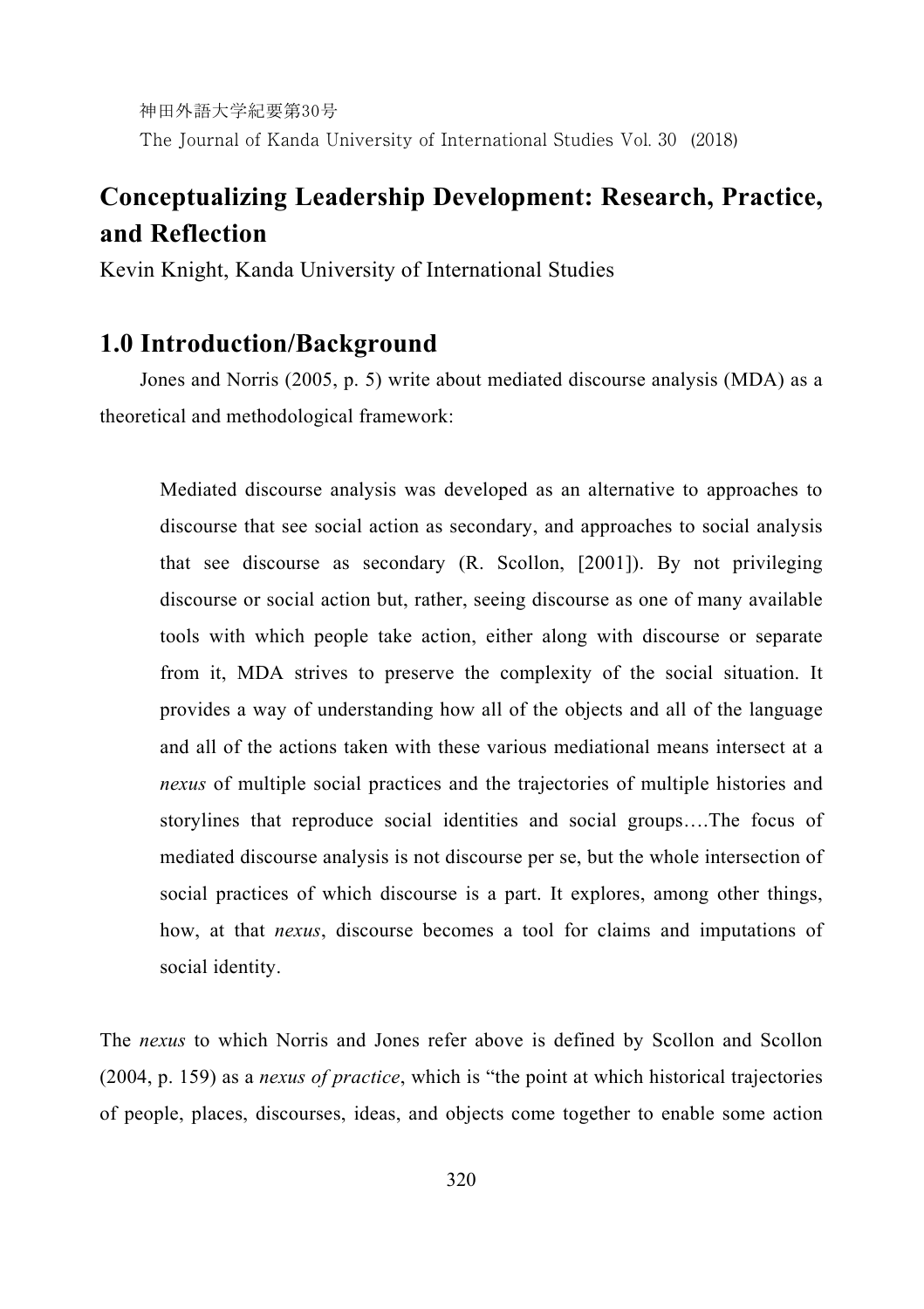which in itself alters those historical trajectories in some way as those trajectories emanate from this moment of social action."

A nexus of practice can be investigated with a nexus analysis. Scollon and Scollon (2007, p. 608) write how the researcher becomes a participant in the nexus of practice:

Nexus analysis takes human action rather than language or culture as its unit of analysis….A nexus analysis takes the constitution of human social groups and languages as a problem to be examined, shifting the focus away from groups toward action as the prime unit of analysis. This shift disrupts power relations between ethnographer as participant and observer and those observed who are now participants and observers in partnership.

In his roles as researcher and instructor, Knight (2015a) investigated as a nexus of practice the creation of online forums for the leadership development of Japanese undergraduate students. The nexus analysis focused on the issue under investigation, which was the creation and implementation of organizational leadership seminars and the related online forums on leadership.

Following Scollon (2001) and his MDA-based nexus of practice concept and Knight's (2015a) research on the leadership conceptualization process, this paper explores as a nexus of practice the creation of The Leadership Connection Project website and the related creation and implementation of the leadership development curriculum promoted on the website. The website and curriculum were created by Knight in his role as instructor/researcher at Kanda University of International Studies (KUIS) in Chiba, Japan. The nexus analysis is directed at addressing three questions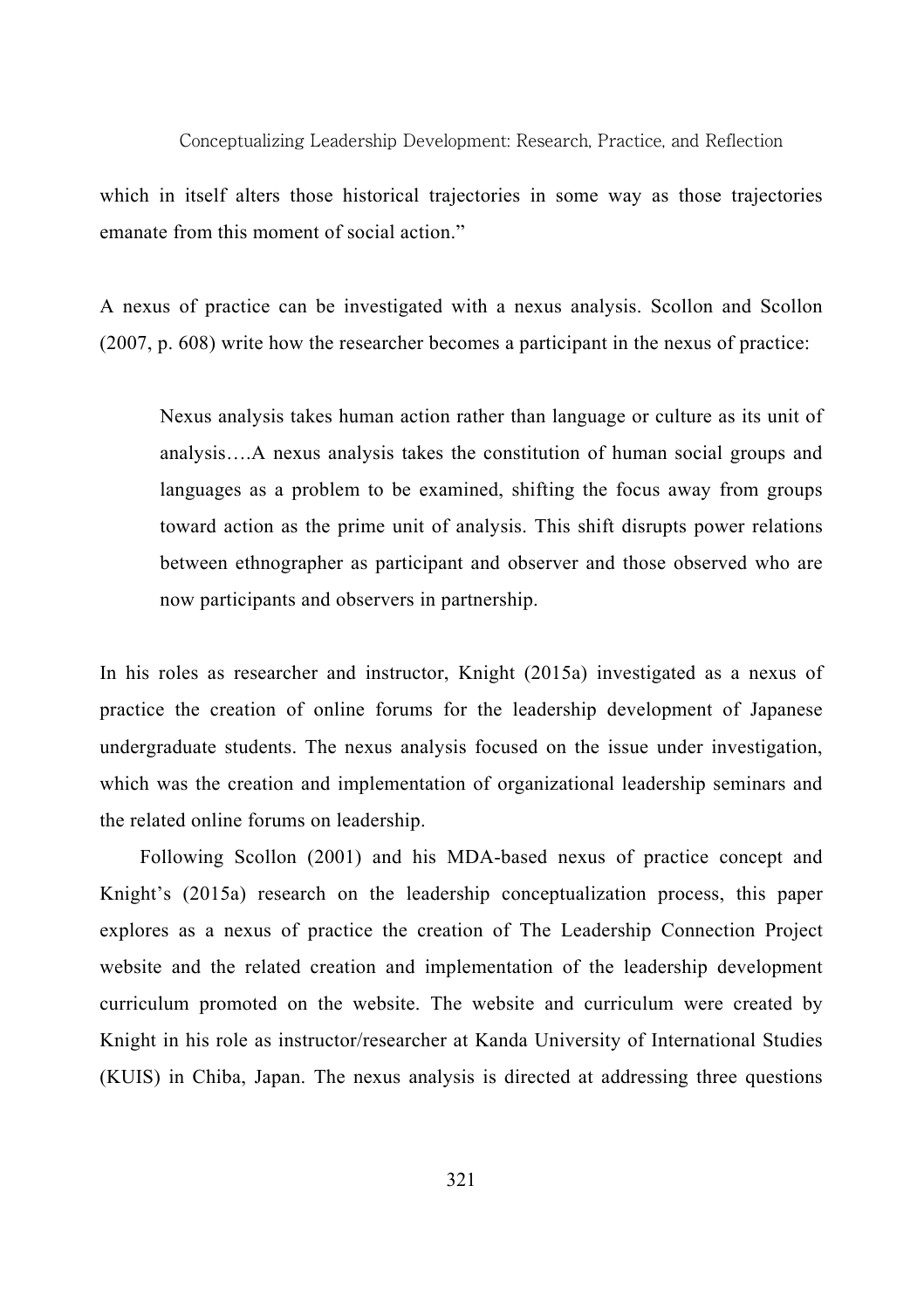The Journal of Kanda University of International Studies Vol. 30 (2018)

(adapted from Knight, 2015a, p. 325) which are continually relevant to the ongoing curriculum development and website creation.

- 1. Why is the website being created in the way that it is?
- 2. Who are the stakeholders, including the researcher/practitioner, and what are their roles in the creation of the website?
- 3. What is the role of "communication" in the creation of the website?

Through such perspectives of social power, mediated actions, and cultural patterns (Scollon & Scollon, 2004), the nexus analysis approach illuminates how (and why) "leadership development" is conceptualized in the leadership development curriculum on the website. In the next section of this paper, the conceptualization of leadership development is considered.

## **2.0 What is leadership development?**

Nohria and Khurana (2010, p. 7) of Harvard Business School identify "a set of dualities that…seem to be at the heart of research on leadership" including a dyad focused on "leader development."

- a Leader development should be thought of in terms that emphasize leaders' capacity for *thinking and doing* (which puts an emphasis on various competencies).
- b Leader development should be thought of in terms that emphasize leaders' capacity of *becoming and being* (which puts an emphasis on an evolving identity).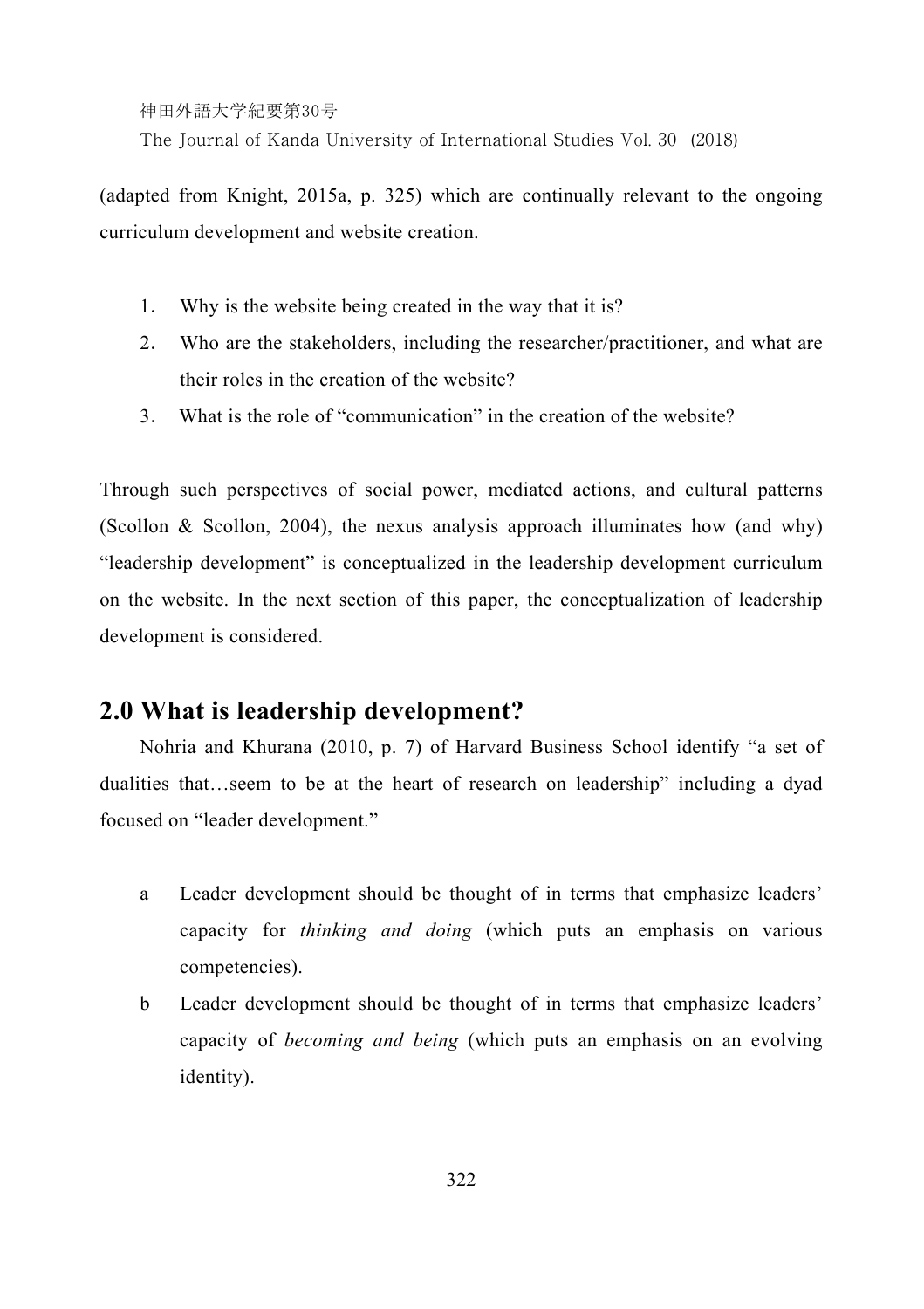These two approaches to leadership development are both included in the recommendations of a focus group consisting of four male and four female graduate student leaders at the School of Global Policy and Strategy at the University of California, San Diego (GPS/UCSD) (Knight, 2017a,b). Their shared definition of leadership was: "Leadership is the ability to bring people together to achieve a common goal through effective communication." In addition, they recommended the approaches to "leadership development" in Table 1.

**Table 1. Leadership development approaches ranked in order of importance**

|                 | <b>Male students</b>                                          | <b>Female students</b>                    |  |
|-----------------|---------------------------------------------------------------|-------------------------------------------|--|
| "Opportunities" |                                                               | "organizations that create opportunities" |  |
|                 | "Learning"                                                    | "speakers/mentors"                        |  |
|                 | "internalize the value of being a leader/logging"<br>"Values" |                                           |  |

From their responses above, the female students seem to be clarifying the terms of the male students.

Knight (2015a) conceptualized the leadership development of his KUIS students as having seven components. (See Figure 1.)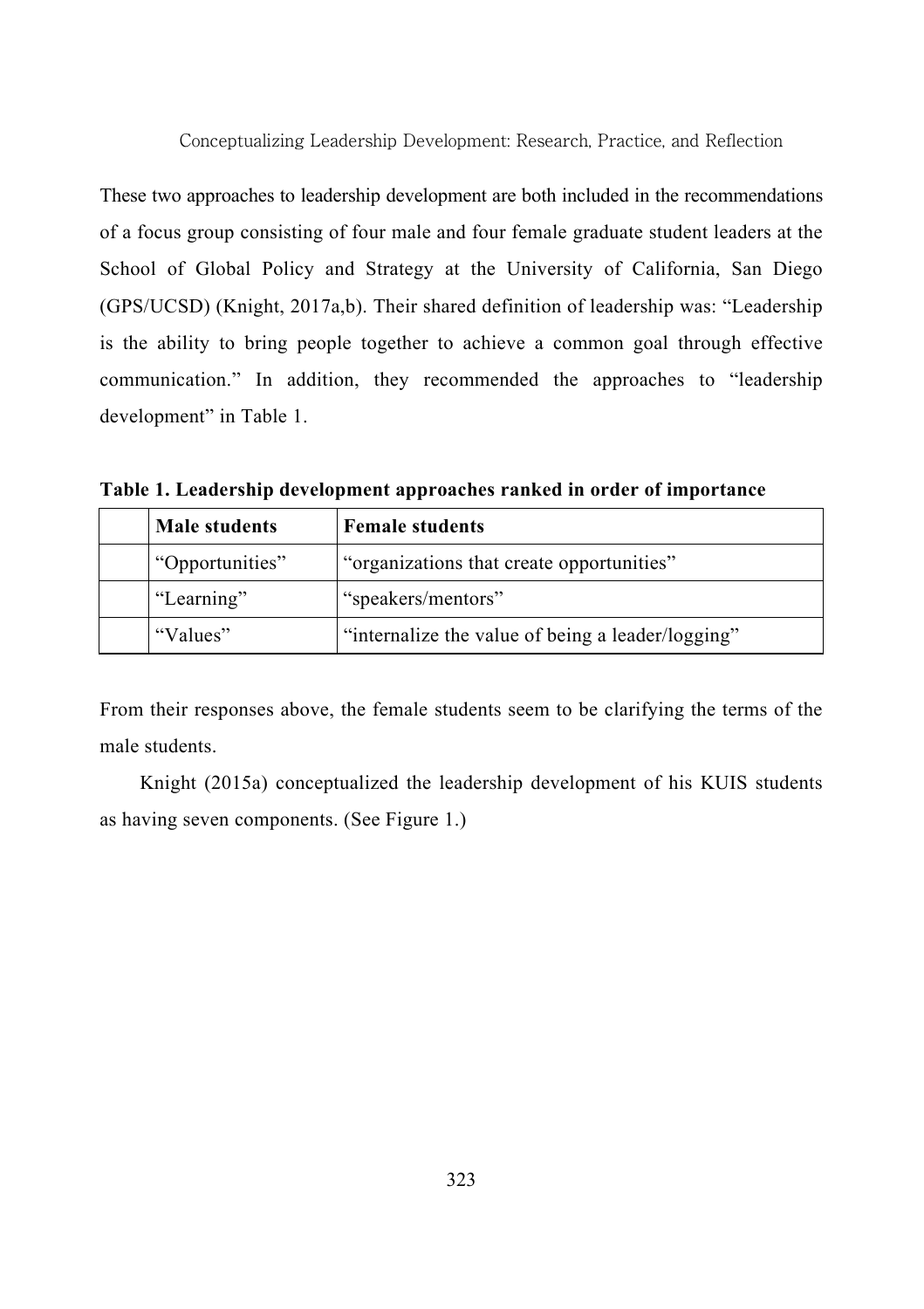The Journal of Kanda University of International Studies Vol. 30 (2018)



## **Figure 1. Knight's conceptualization of leadership development (adapted from Knight, 2015a)**

Figure 1 indicates that the seven components, which include the students' activities on campus and off campus, contribute to the transformation of the students into leaders.

The conceptualization of leadership development in Figure 1 cannot be separated from Knight's conceptualization of leadership "as an activity involving communication for the purpose of creation":

 Leadership [is] a communication process consisting of two parts: 1) communicating to create a vision and 2) communicating to achieve a vision (Knight, 2013).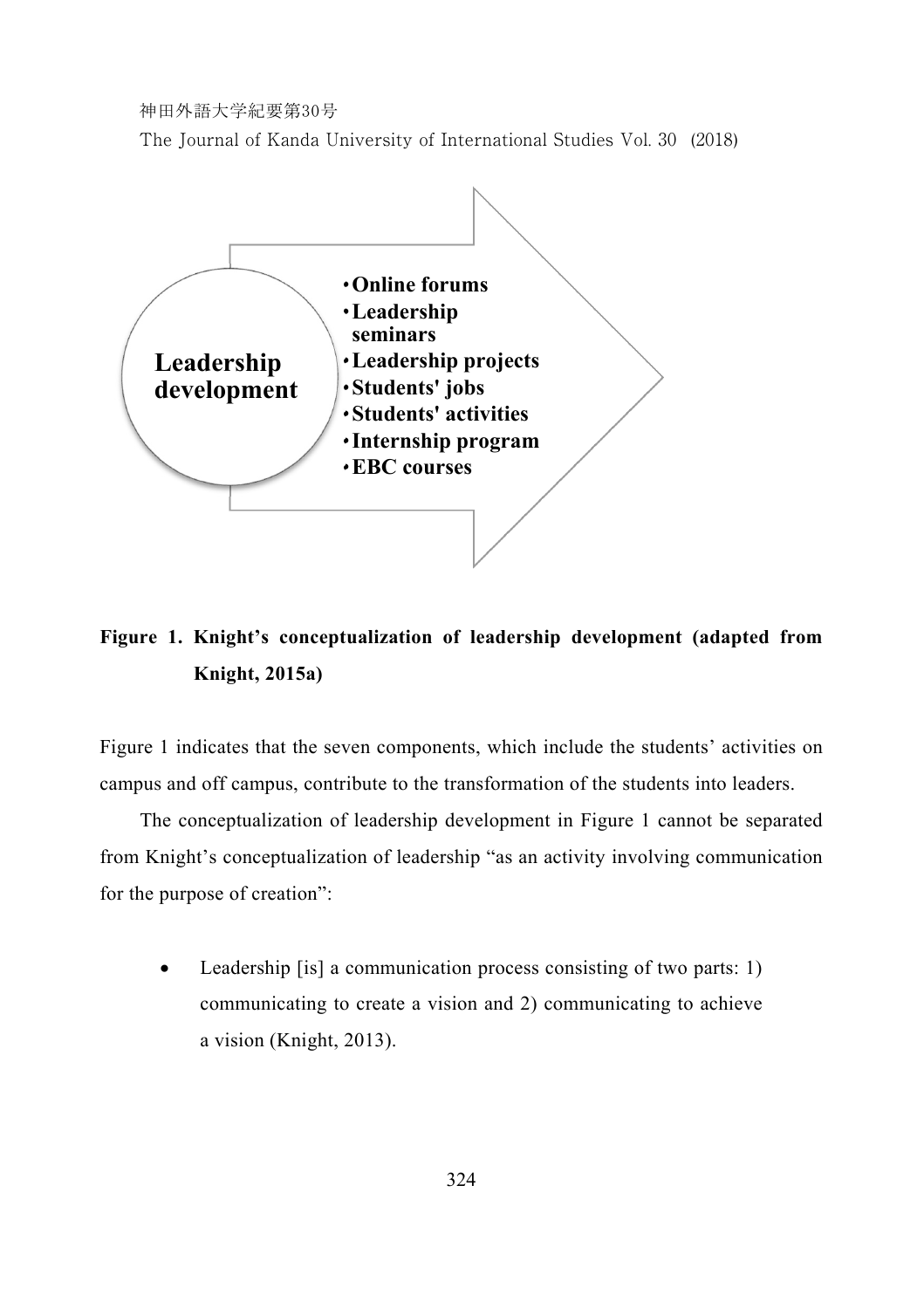Leadership is making real a vision in collaboration with others (Knight and Candlin, 2015, p. 36).

The conceptualizations of leadership above have their basis in Knight's (2015a) research described in Knight and Candlin (2015):

[Narratives] concerning the leadership beliefs and communication experiences of 20 leaders drawn from the fields of business, law, government, medicine, sports, counseling, and academia were collected through a process of semi-structured interviews (Grindsted, 2005) by Skype (audio only), by telephone, and face to face. The responses of 15 of those leaders were subsequently shared with groups of Japanese undergraduates who were taking part in organizational leadership seminars as part of their English-medium International Business Career (IBC) studies. Students added to the "archive" of such leadership accounts via a Google Group (online forum). In the online forum, the students posted their own responses to the questions, commented on the interview responses of the leaders, and posted further responses from Japanese leaders they themselves had personally selected and interviewed. The data were then analyzed following Talmy's precepts for such research interviews, viewing them in terms of a social practice (Talmy, 2011), which generated those personal narratives (Riessman, 2002) from the leaders that were then shared with the students. (p. 27)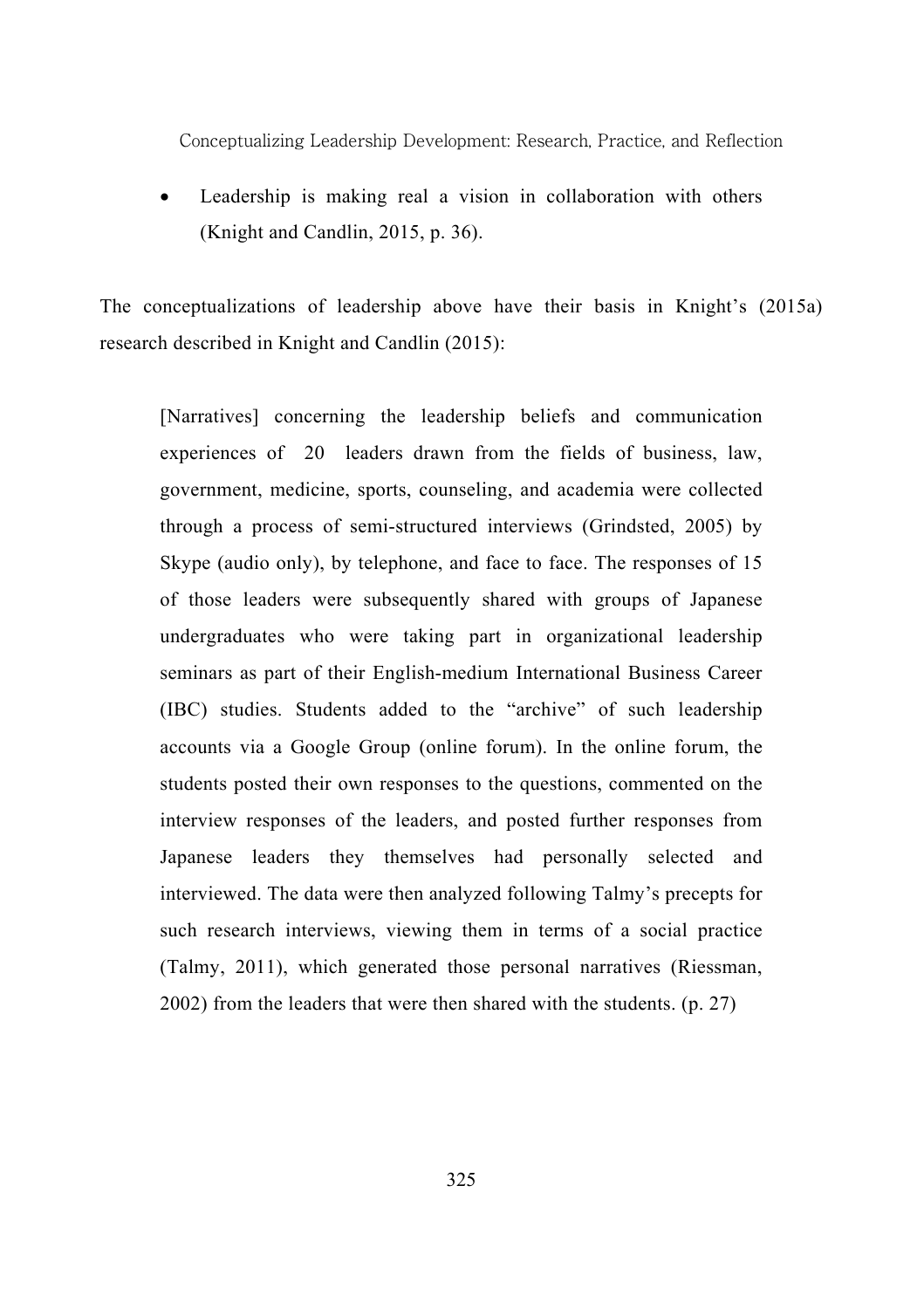神田外語大学紀要第30号 The Journal of Kanda University of International Studies Vol. 30 (2018)

In effect, Knight's conceptualization of leadership was based on his study and teaching of leadership, his interactions with leaders in his research of leadership, and his experience of leadership (described in sub-section 4.3).

Knight's perspective of leadership as a *creative and communicative activity* has influenced how he has framed the seven components of leadership development in Figure 1 in interactions with his students, as discussed in the sections below. In the next section, The Leadership Connection Project website is explored.

## **3.0 Exploring** *The Leadership Connection Project* **website**

Scollon's (2001) nexus of practice concept makes it possible to view the creation and implementation of the leadership development curriculum and The Leadership Connection Project website under investigation as ongoing action and from multiple perspectives; e.g., Critical Discourse Analysis (CDA), interactional sociolinguistics, and linguistic anthropology where discourse is viewed in terms of social power, mediated actions, and cultural patterns (Scollon and Scollon, 2004). In such an exploration, motivational relevancies (Sarangi & Candlin, 2001) should be illuminated. Accordingly, such motivational relevancies are clarified in the light of the introduction to The Leadership Connection Project website (which was launched in January 2016):

**The Leadership Connection Project** website was created for the purpose of recording the various leadership development activities that I have conducted with my students in the *Career Education Center* and in the *Department of International Communication (International Business Career* major*)* at *Kanda University of International Studies* (KUIS) in Chiba, Japan. In addition, I have added information about (and links to) the *ESP (English for Specific Purposes) Project Leader Profiles* that I initiated in TESOL International Association as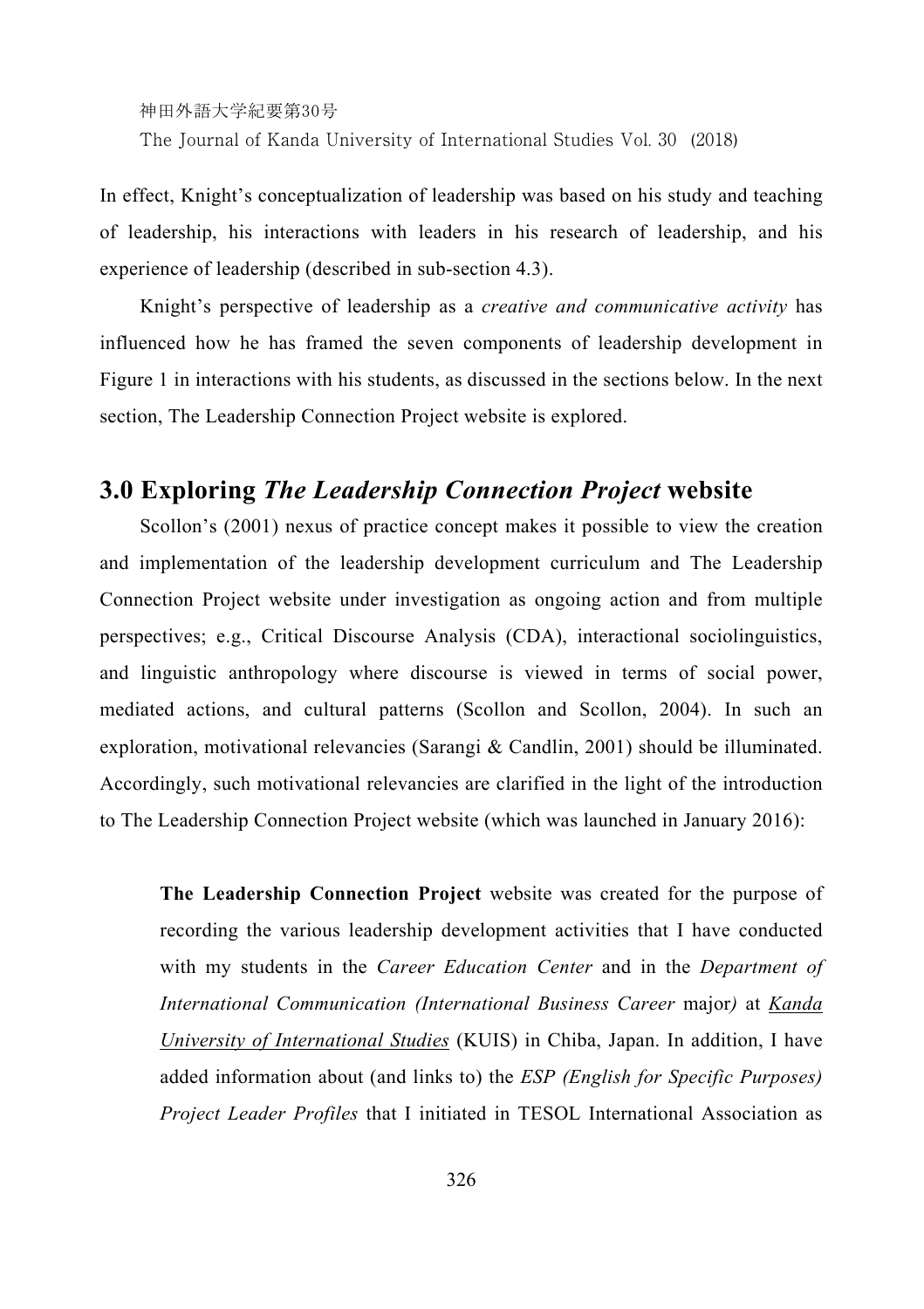an ESP blogger. Currently, I am also working with Dr. Jo Mynard, director of the Self-Access Learning Center (SALC) at KUIS, to provide leadership development opportunities for students in the KUIS SALC.

The extract indicates that the website was created as a means to provide for stakeholders a public record of Knight's curriculum development activities. Such stakeholders would include the administrators and faculty of KUIS.

In connection with the stakeholders, Knight (2017c) writes, "In our profession, it is important to share accomplishments with stakeholders so on the website I have identified the departments of my university together with the relevant programs." The front page of the website therefore serves as a promotional vehicle (similar to a cover letter for a CV or resume) to introduce Knight's "leadership development activities and research publications":

My aim has been to give my students and colleagues the opportunity to explore "leadership" through leadership-related research and activities. I conceptualize leadership to be a "creative" activity that involves: 1) "communicating to create visions" and 2) "communicating to achieve visions." Click on the links below to learn more about the activities and research publications. [See Table 2.]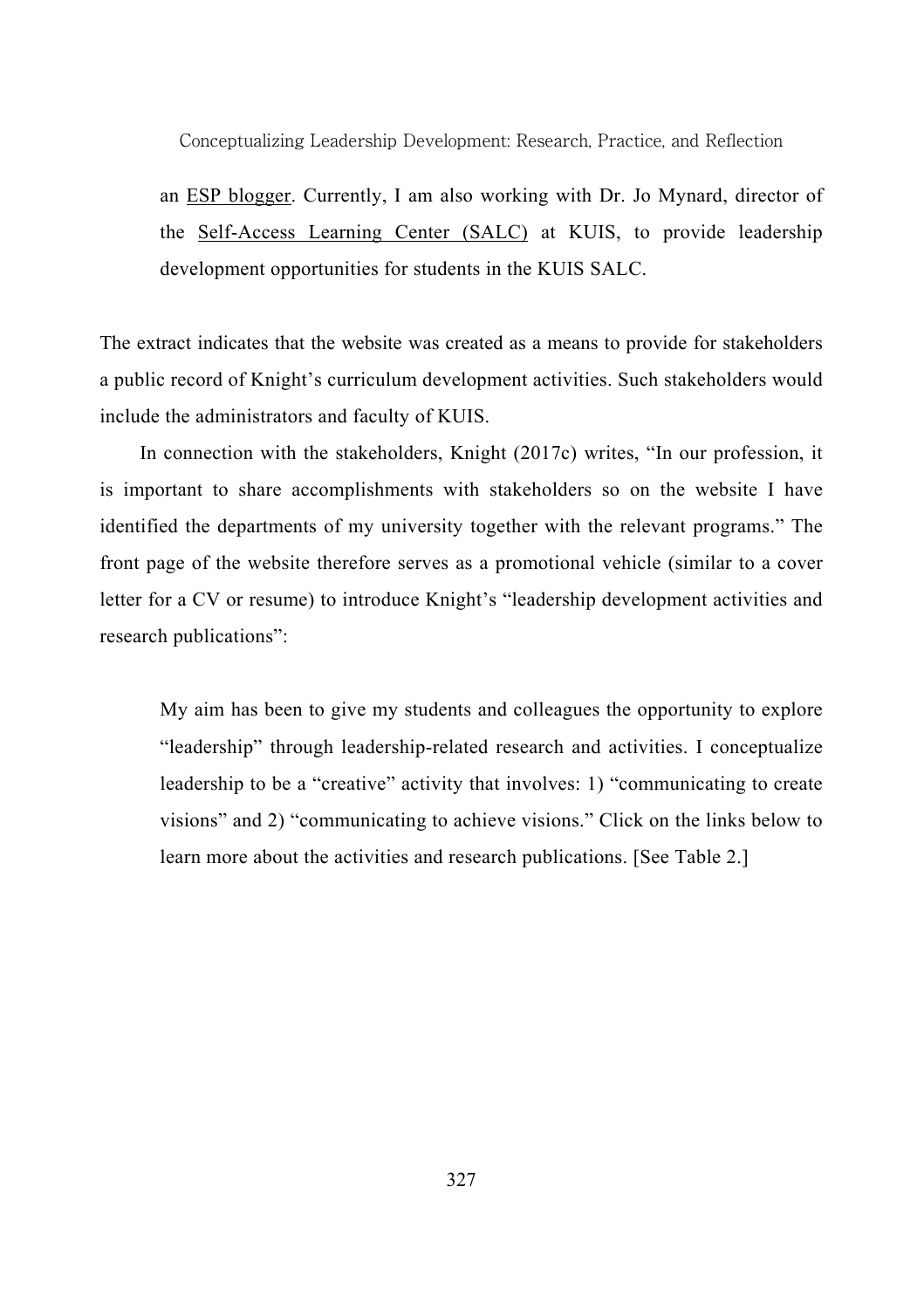**(website)** 

The Journal of Kanda University of International Studies Vol. 30 (2018)

## **Table 2. Leadership development programs on** *The Leadership Connection Project*

| <b>Departments</b>                                                                         | <b>Programs</b>                                                                                                      |
|--------------------------------------------------------------------------------------------|----------------------------------------------------------------------------------------------------------------------|
| 1. KUIS Career Education Center                                                            | 1. Kevin's Company (a business consulting)<br>internship program)                                                    |
| 2. KUIS Intercultural Communication<br>Department (International Business<br>Career major) | 2. English for Business Career (EBC) courses<br>3. Leadership seminars                                               |
| 3. KUIS Self-Access Learning Center                                                        | 4. Global leadership competition in the SALC                                                                         |
| 4. KUIS International Affairs Division                                                     | 5. Inaugural Global Challenge program<br>6. KUIS-SolBridge workshop – Exploring<br>leadership as a conceptualization |

The programs in Table 2 are listed in time order; i.e., the time when the program was created and implemented. In the next section, how leadership development is conceptualized in each of the programs is illuminated in view of Figure 1 (i.e., Knight's conceptualization of leadership development).

## **4.0 Curriculum development at KUIS**

Knight (2014a) provides an account of course development at KUIS. In the account, five components from Figure 1 are described in the order that they were created: 1) an internship program, 2) EBC courses, and 3) leadership seminars (which include 4) online forums and 5) leadership projects).

Table 3 (which is based on Figure 1) reflects and expands upon Table 2 (which is based on The Leadership Connection Project website) by outlining the course content and stating why the courses were created.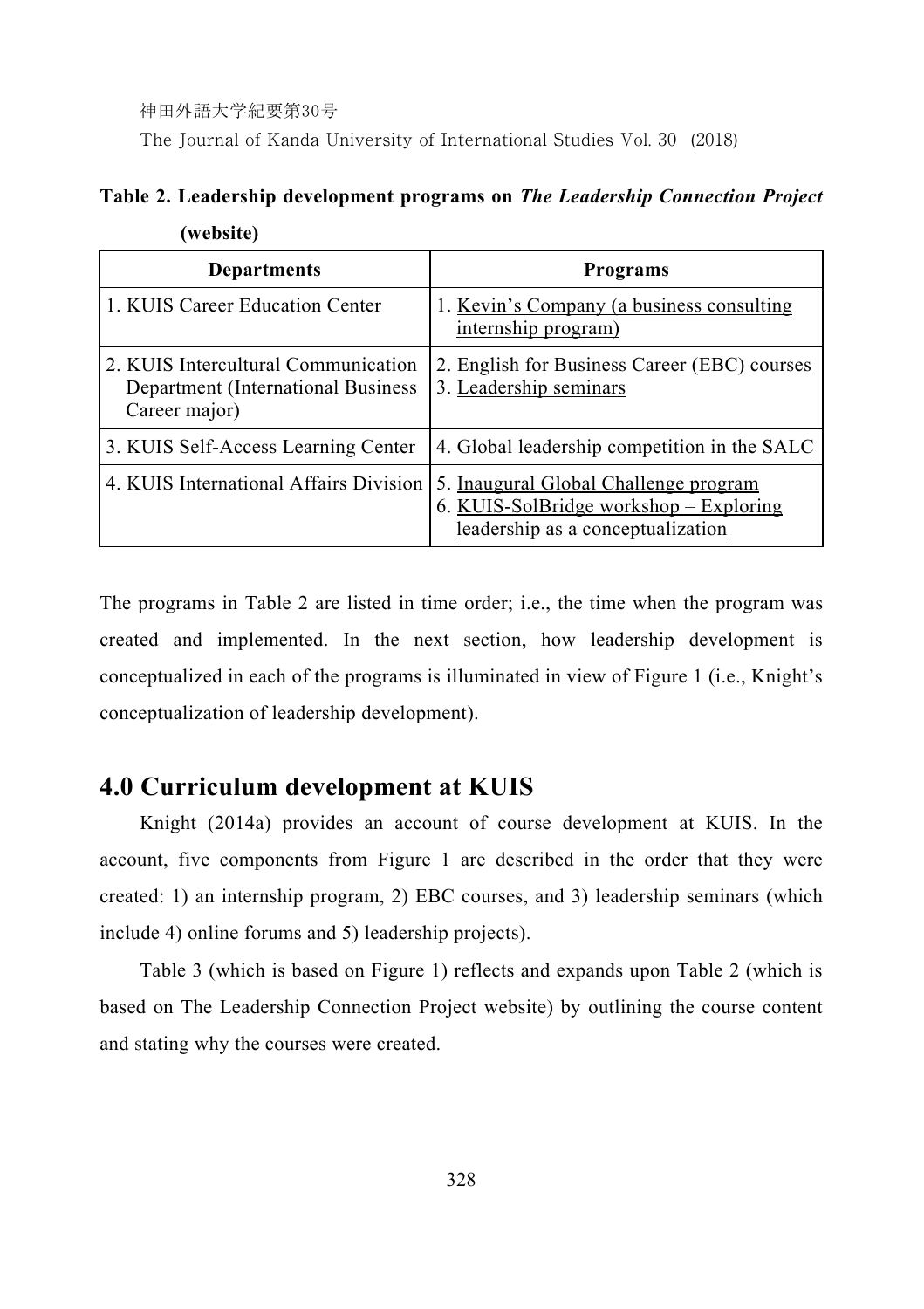| <b>Order of creation</b>                                            | <b>Reason for creation</b>                                                                                                                                        | <b>Description</b>                                                                                                                                                                                                           |
|---------------------------------------------------------------------|-------------------------------------------------------------------------------------------------------------------------------------------------------------------|------------------------------------------------------------------------------------------------------------------------------------------------------------------------------------------------------------------------------|
| 1. Kevin's Company<br>(a business consulting<br>internship program) | To give the internship<br>participants the opportunity<br>to experience a company in<br>a high-level role                                                         | One-year business internship<br>program in a simulated<br>company (titled Kevin's<br>Company) in which the<br>participants act as business<br>consultants for British Hills<br>in Fukushima prefecture and<br>propose change |
| 2. English for Business<br>Career (EBC) courses                     | To give IBC students<br>business knowledge and<br>communication skills that<br>match increasingly higher-<br>level leadership roles in a<br>business organization | 15-week English for<br>Business Career courses:<br>EBC 1 (employee),<br>EBC 2 (manager),<br>EBC 3 (president),<br>EBC 4 (business founder)                                                                                   |
| 3. Leadership seminars                                              | To give IBC students the<br>opportunity to research<br>leadership, experience<br>leadership, and communicate<br>effectively their leadership<br>experiences       | Two-year leadership<br>seminars for 2 <sup>nd</sup> and 3 <sup>rd</sup> year<br>IBC students (which include<br>online discussion forums and<br>leadership projects)                                                          |

**Table 3. Courses created by Knight at KUIS** 

Each of the courses in Table 3 is considered in more detail in the sub-sections below.

#### **4.1 Internship program**

Table 3 includes an internship program created by Knight. That internship program evolved to create opportunities to interact more closely with leaders in KUIS and at BH, which are both organizations of the Sano Educational Foundation. (See Knight, 2010, 2012a.) For example, after interacting with BH administrators through email exchanges, the participants in the internship visited BH where they were involved in meetings with the different department heads.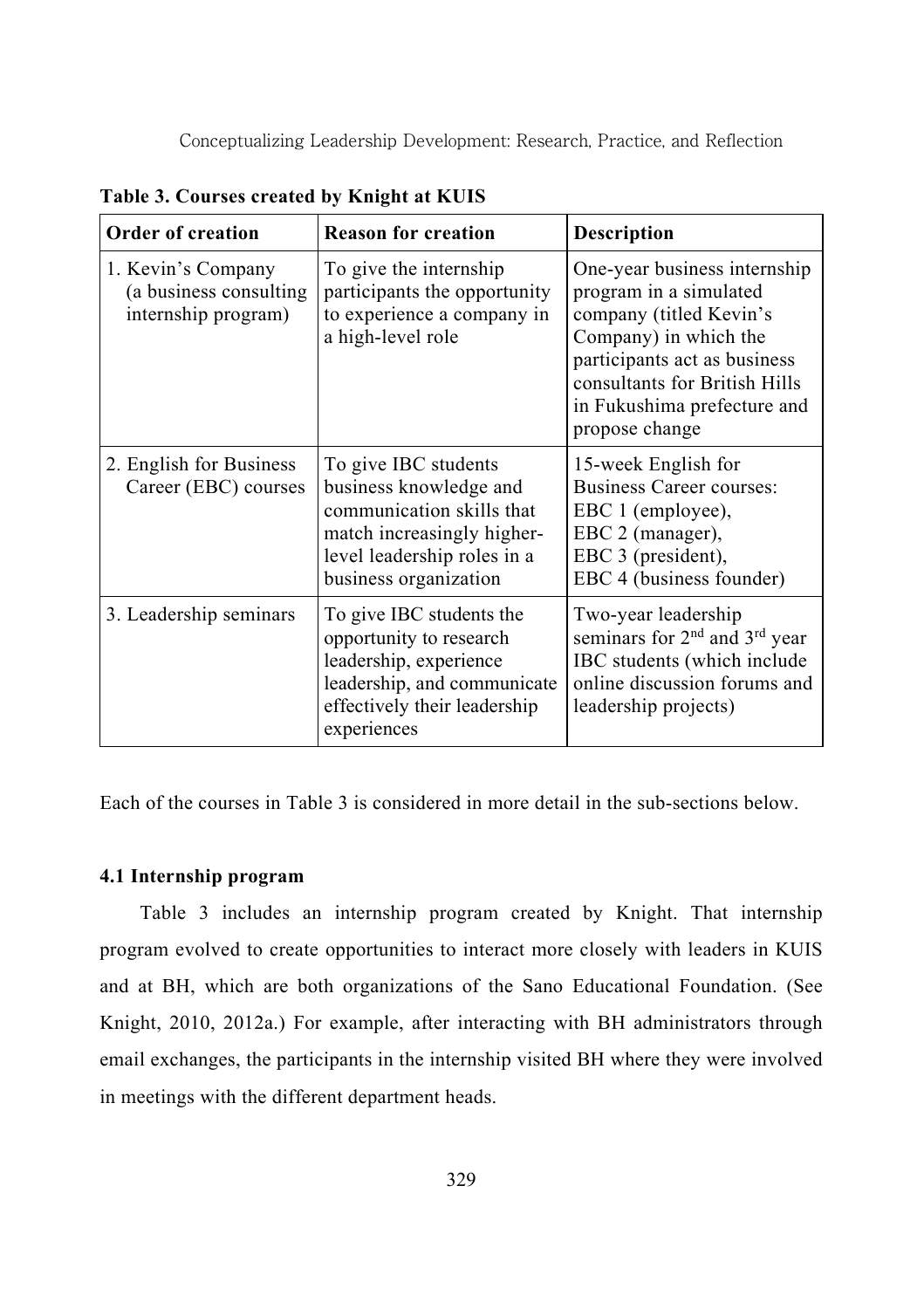The Journal of Kanda University of International Studies Vol. 30 (2018)

In contrast, the *internship program* component in Figure 1 extends beyond the simulated business consulting company internship in Table 3 to include short-term and long-term internships that the students experience in Japan and overseas. For example, in 2017, one student started to work for the Government of Japan in Hebron for two years as an intern, and he had already completed internships in Vietnam and the Republic of South Africa. Such internship programs provide students with big and small leadership opportunities. A small leadership opportunity was presented to another student when she was given the responsibility to create a Japanese menu for the employees and students of a language institution in Cebu in the Philippines. Internships can be obtained by the students independently or with the help of the KUIS Career Education Center. Further, through the KUIS Career Education Center, the simulated business consulting company internship in Table 3 was offered to all KUIS students.

#### **4.2 EBC courses**

In the EBC courses, the students develop various business and English communication skills. In EBC 1, the students, who act primarily in the role of an employee, focus on how to use English language communication to positively influence interviewers, supervisors, colleagues, and subordinates in the workplace. In EBC 2, as recorded in Knight (2011a, 2012b), business case studies are used to teach students to identify business problems and to present solutions to those problems in the role of a manager. In EBC 3, the students, in the role of leader of their organization, learn by means of a computerized business simulation to make business decisions and to understand the financial statements showing the results of those decisions (Knight, 2011b). In EBC 4, the students act as business founders to propose their business ideas after learning about crowd funding and creating business plans (Knight, 2015b, 2016a).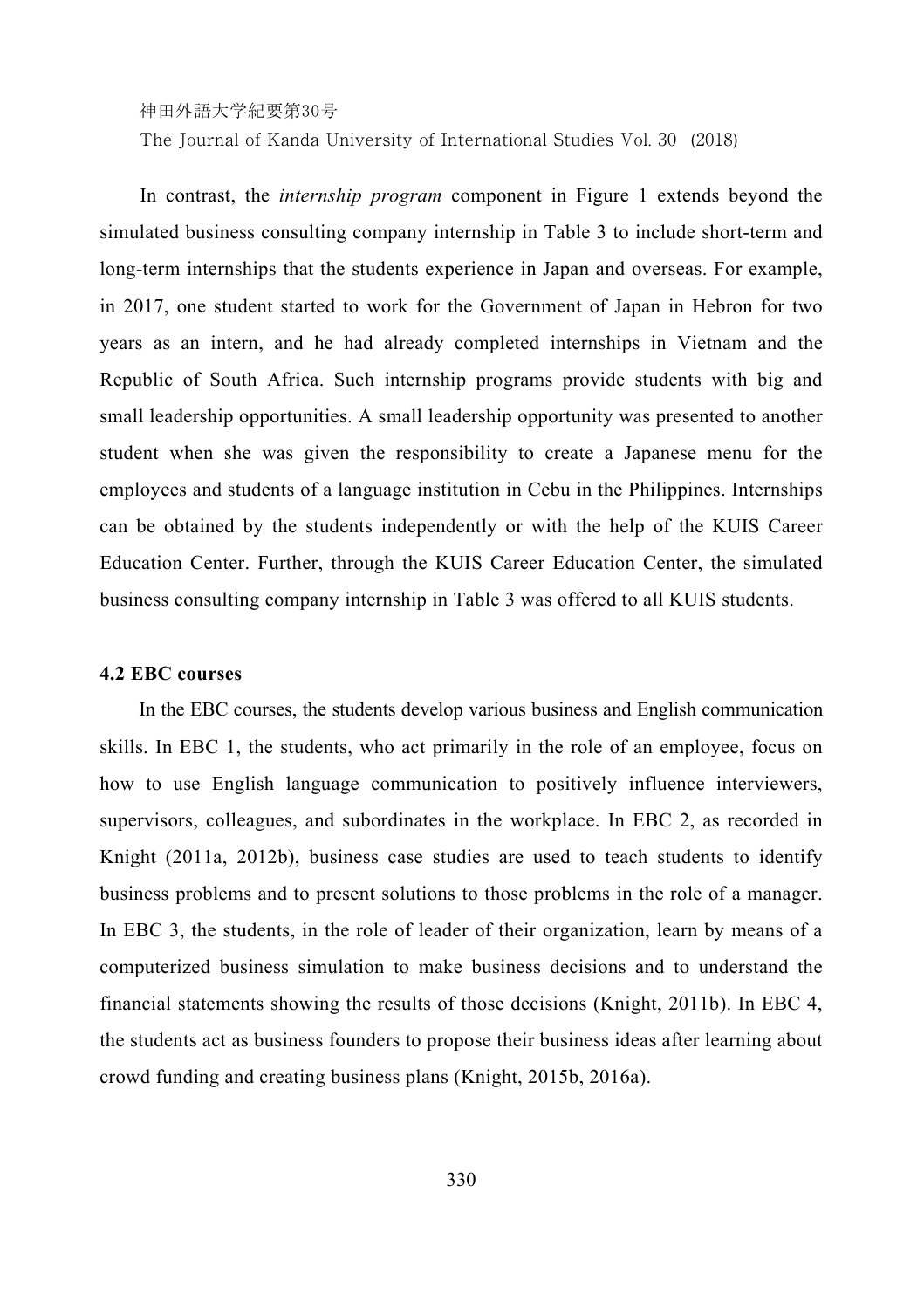The activities in the EBC courses are also framed in alignment with Knight's conceptualization of leadership. In EBC 1, behavioral questions in job interviews are framed as questions that ask about leadership experiences (e.g., "Tell me about a situation in which you used teamwork to solve a problem," Knight, 2014b). Similarly, in EBC 2, the business case studies are presented in terms of a problem for which the students must come up with a vision of how the problem can be solved. In EBC 3, the decisions that the students make in leading their companies (e.g., pricing of services, advertising and promotion expenditures, maintenance level, employee training and payment, and acquisition of aircraft) are framed as actions to create a profitable company (i.e., the vision). In EBC 4, the students' presentations include the students' visions of businesses to be created, based on their business plans.

#### **4.3 Leadership seminars**

The activities in the leadership seminars are designed so that the students can do the following: 1) learn about leadership from leaders, 2) experience leadership as teams and individuals, 3) communicate effectively as leaders, 4) reflect on leadership, and 5) share their leadership stories (Knight, 2014a, 2015a; Knight & Candlin, 2015). First, learning about leadership from other leaders includes 1) giving presentations about the leadership styles of famous leaders and 2) interviewing leaders to obtain their definitions of leadership and their leadership communication success stories. Second, experiencing leadership means to be involved in creating and achieving projects. The students initially work together in teams. Then the students need to work as individuals to propose their own project ideas, build a team, etc. Third, communicating effectively as leaders refers to the study of framing as the language of leadership (Fairhurst, 2011). Further, the online forums were created so that the students could improve their communication skill as leaders, reflect on leadership, and share their leadership stories.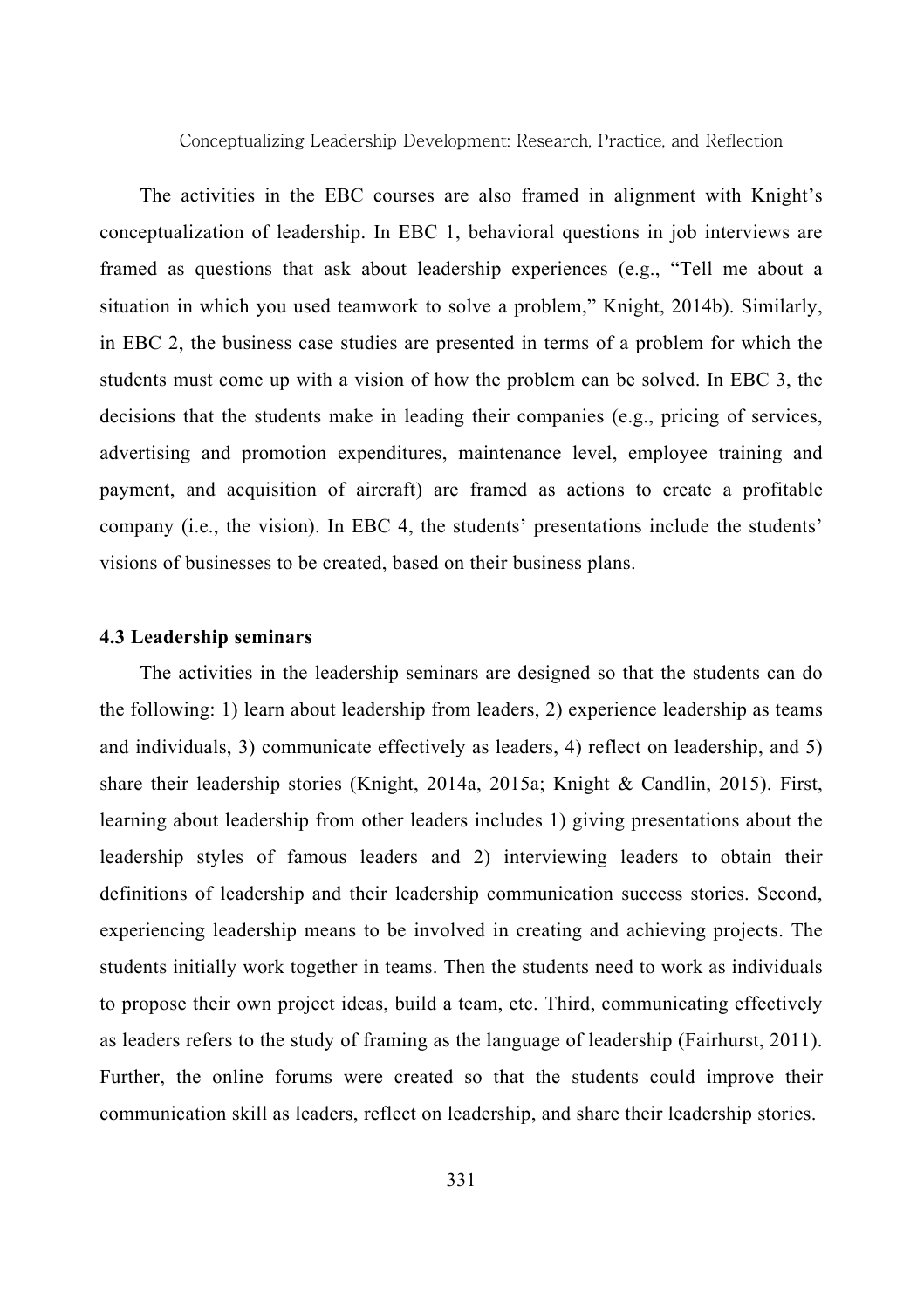The Journal of Kanda University of International Studies Vol. 30 (2018)

In class, the students also engage in reflective discussions about leadership and tell their leadership stories in mock job/internship interviews. Such leadership stories reflect the students' experiences in their part-time jobs and in their club activities. For example, off campus, some of the students are involved in training new staff where they work. On campus, some of the students are leaders of the university clubs to which they belong such as the Japanese archery club.

In effect, the creation and implementation of the curriculum enabled Knight to see or hear about (in the classroom) all of the leadership development components in Figure 1. The modification of the curriculum and the teaching of the curriculum in Table 3 have been influenced by Knight's personal conceptualization of leadership. For example, in the leadership seminars, project leadership is framed as a creative activity in which the students must create the "vision" that they want to achieve "in collaboration with others." Further, they must obtain stakeholder support for that vision through their "communication to create the vision" (e.g., discussion and modification of a proposal) and "communication to achieve the vision" (e.g., delegating tasks, promoting participation, and so on).

In addition, the students are required to create and achieve projects that no one else in the history of KUIS has ever done before. One of the reasons for this requirement of "originality" is Knight's project leadership activities in the English for Specific Purposes Interest Section (ESPIS) in TESOL International Association. Such project leadership activities include the creation of the 2011-2012 ESPIS online discussions ("including a one-month discussion with leaders from the TESOL ESPIS and the IATEFL ESP SIG about ESP that is 261 pages and 65,707 words in length," Knight, 2016b) and the *ESP Project Leader Profiles*, which are published on the blog of TESOL International Association (http://blog.tesol.org/) and feature more than 35 ESP project leaders to date with projects on six continents (Knight, 2017d).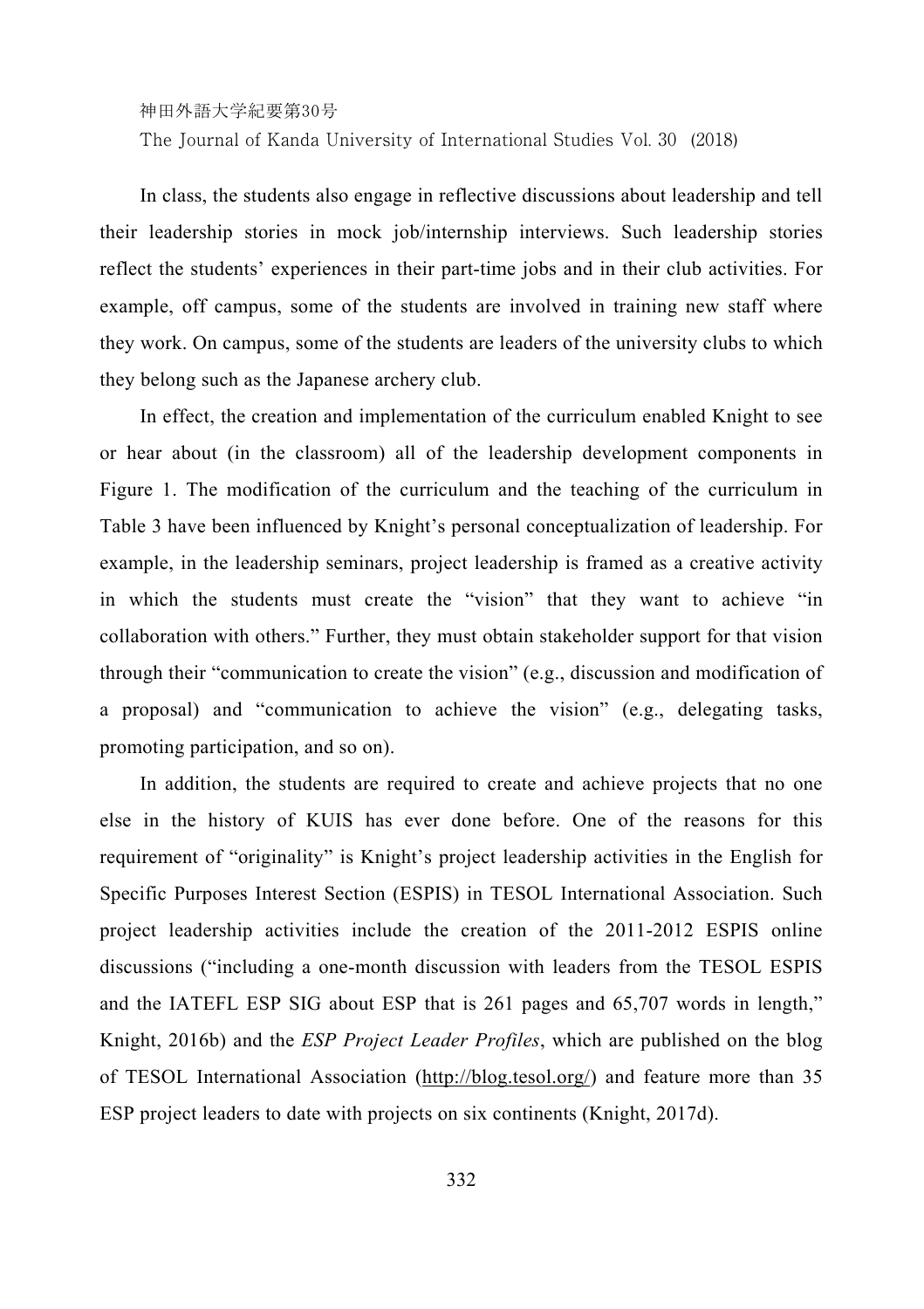#### **4.4 Part-time jobs, club activities, and internships**

The leadership roles in the students' part-time jobs, club activities, and internships are also framed as involving activities to create and achieve specific visions. For example, a part-time worker in a gym explained how she took action *to improve customer service and the treatment of part-time workers* (i.e., the goal or vision). In an internship overseas, one student explained how she had gained the trust of experienced and older hotel cleaning staff so that they listened to her when she explained the service Japanese guests expect in a hotel. In a club activity, a successful performance in a school festival may be framed as a vision in the case of the leader of a belly dancing team.

Viewed in the light of Knight's personal conceptualization of leadership, all of the components in Figure 7 may be seen as developing the students' skills to create and to achieve visions. In the next section of this paper, the programs on The Leadership Connection Project website that are related to the KUIS SALC and the KUIS International Affairs division are explored as student consulting activities.

## **5.0 The relevance of student consulting activities1**

Carnegie & Associates, Levine, & Crom (1995) write about the importance of leaders' questions:

Leaders ask:

1

- Where is this work team heading?
- What does this division stand for?
- Who are we trying to serve?
- How can we improve the quality of our work?

<sup>&</sup>lt;sup>1</sup> This section replicates, adapts, and extends material from Knight (2017 b,c).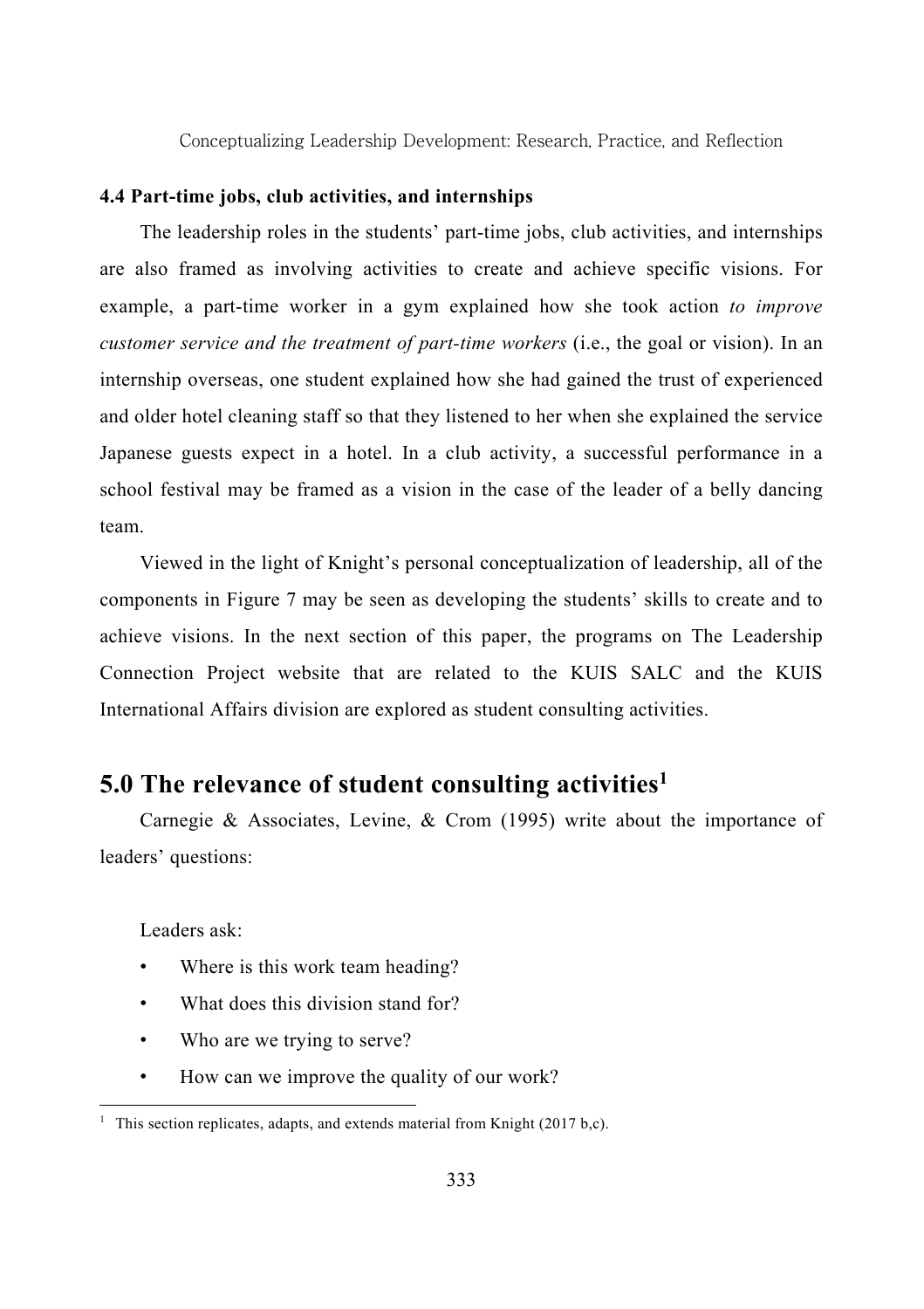The Journal of Kanda University of International Studies Vol. 30 (2018)

The specific answers will be as different as the people being led, as different as the leaders themselves. What's most important is that the questions are asked. (p. 20)

In addition to leaders, consultants can create *visions* by asking questions. Accordingly, in view of section 2 of this article, consultants take on leadership roles of creating visions when they ask questions that point to solutions (e.g., Peter Drucker), or when they present those solutions to their clients.

Knight's leadership development programs are often connected to consulting. For such consulting activities, there may be a need for ESP training. The six programs in Table 2 include four programs with consulting activities:

- 1. Kevin's Company
- 2. Leadership seminars
- 3. Global leadership competition in the SALC
- 4. Inaugural Global Challenge program

The consulting activities typically involve students working in teams to create *visions* for organizations (i.e., the clients) through the following:

- interacting (through email and/or face to face) with leaders of the organizations
- conducting research about the organizations online and onsite
- identifying strengths, weaknesses, opportunities, and threats, etc.
- delivering recommendations (to the leaders of the organizations) in PowerPoint presentations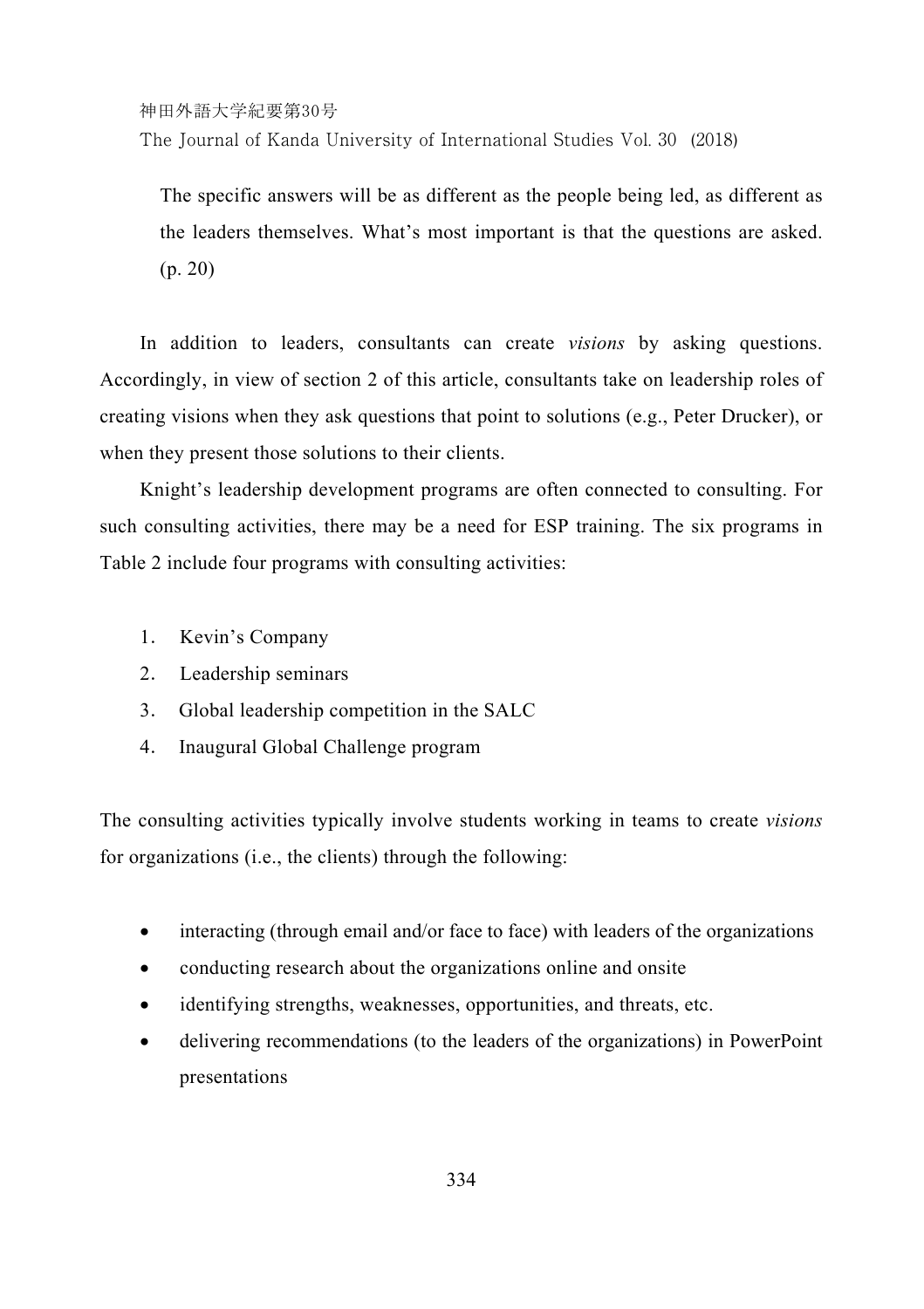Such activities are related to the development of leaders when leadership is conceptualized as involving communication to create and to achieve *visions* (Knight, 2013). In effect, the students are creating visions when they deliver their recommendations in PowerPoint presentations. In addition, in Knight's teaching and research, consulting activities have been connected with the various fields in Figure 2 (adapted from Knight, 2017b).



**Figure 2. Consulting activity connections** 

At the top of Figure 2 appears "LSP" because the students can use both English and Japanese in their consulting activities. The following sub-section of this article includes examples of how ESP training is connected with consulting activities.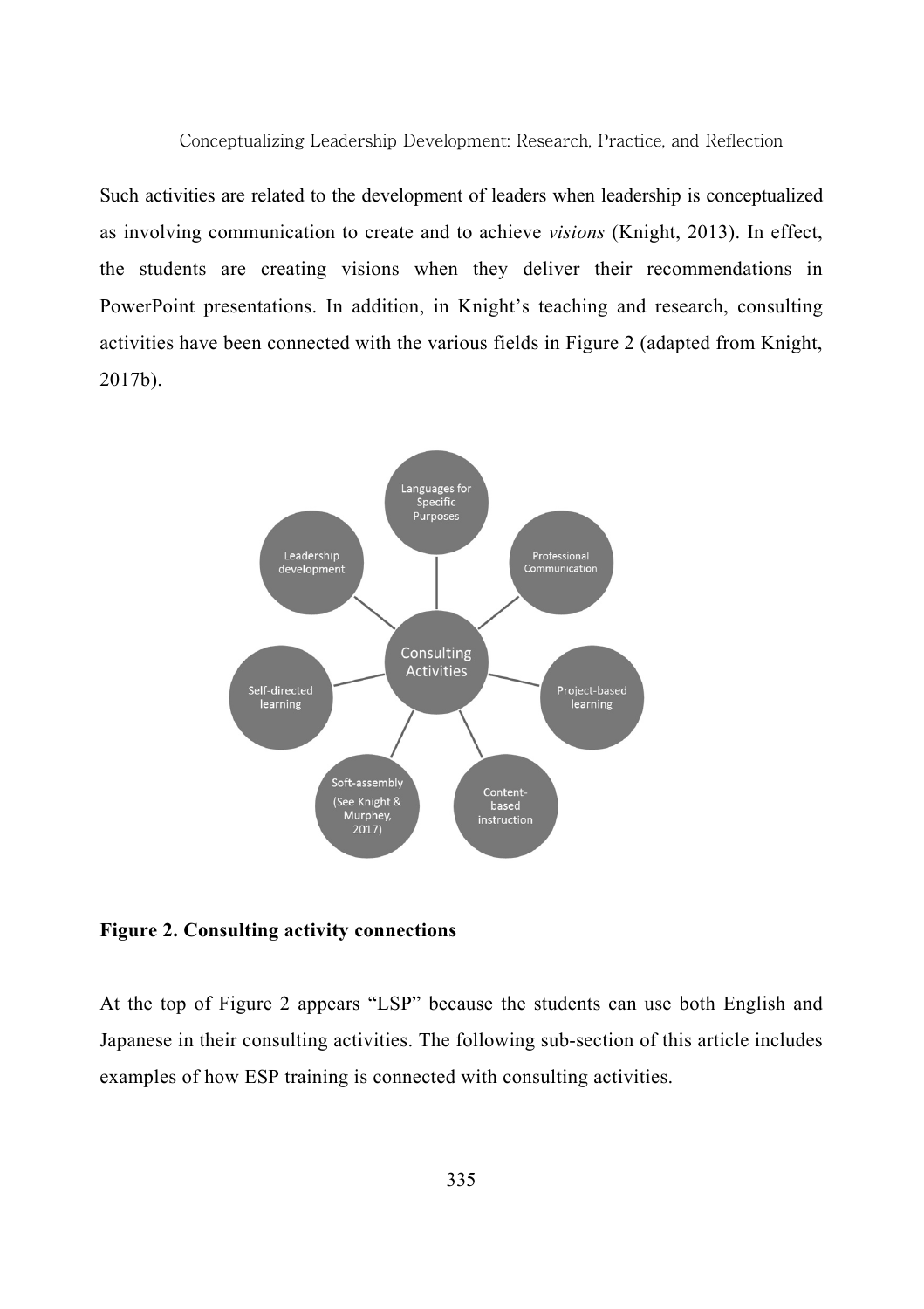The Journal of Kanda University of International Studies Vol. 30 (2018)

#### **5.1 ESP strands in the consulting programs**

The ESP strands in a consulting program are connected with the students' needs for English as a communication tool in their roles as consultants. For example, the students may need to do the following in English:

- conduct research online
- conduct research onsite (and accordingly participate in interviews, meetings, discussions, etc.)
- write email to various stakeholders (including leaders of the organizations as well as mentors/coaches)
- create and deliver presentations

The needs above to use English as a communication tool are immediate needs.

In connection with such immediate needs for communication in English, the students may need to learn specific content. The content is related to the consulting project. Consider the following examples:

- 1. In Kevin's Company, the students recommend how to improve the business operations of British Hills, a leisure and educational training facility in Japan.
- 2. In the leadership seminars and in the Global Leadership Competition in the SALC, the students provide consulting services for the KUIS SALC.
- 3. In the Global Challenge program, the students needed to understand the food industry in Japan and the business operations of the stores of a food company.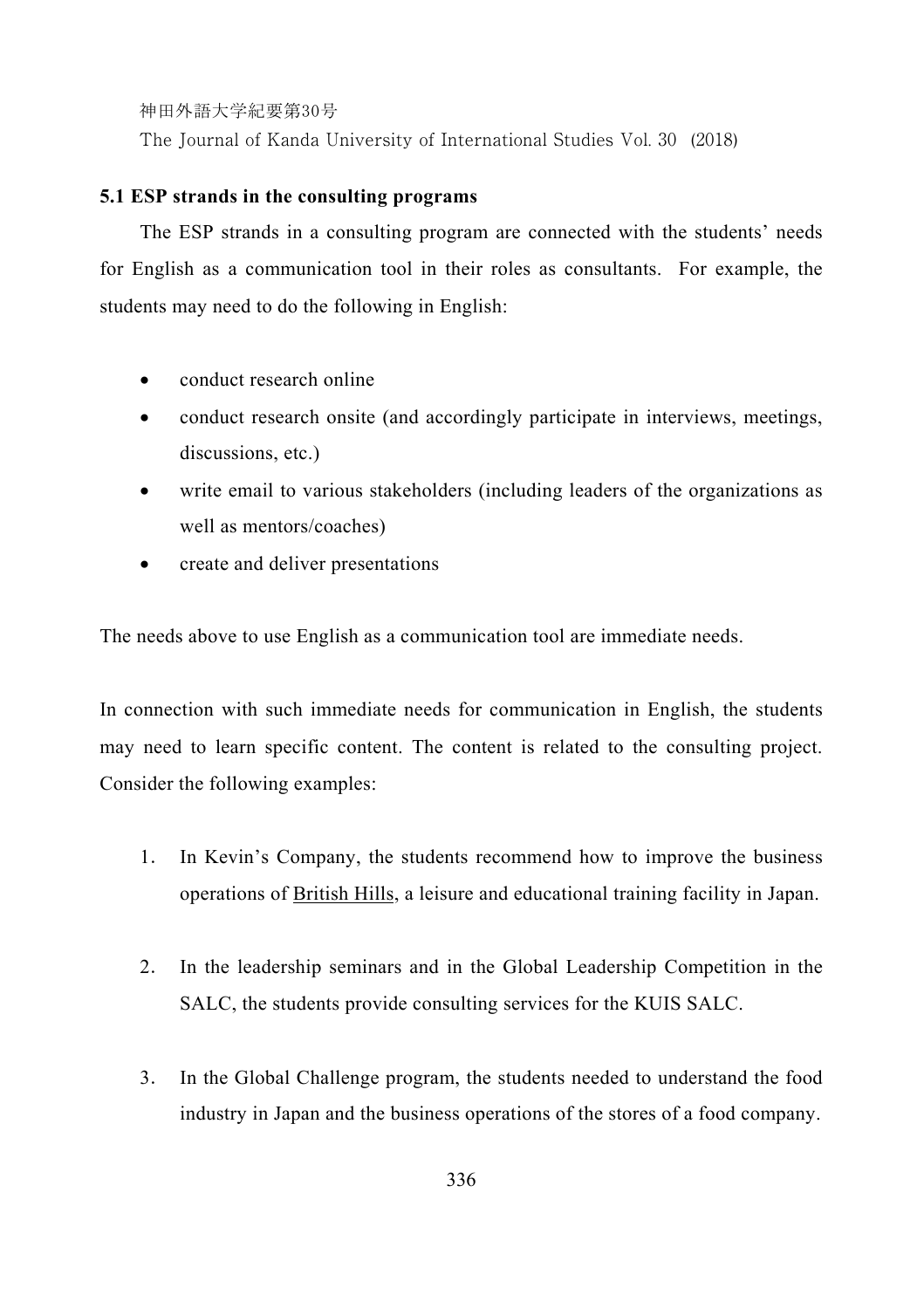The teacher may not be an expert of such content but may be able to teach the students how to find what they need on their own (i.e., self-access learning). In some cases, the students may have content available in Japanese and need to learn how to communicate the Japanese content in the English language.

#### **5.2 Consulting programs in the KUIS SALC**

Knight (2017b) proposes six consulting programs for the KUIS SALC. The first program is the Global Leadership Competition in the KUIS SALC. (See Figure 3, which is adapted from Knight 2017b.)



#### **Figure 3. The global leadership competition in the KUIS SALC**

The competition is described as follows: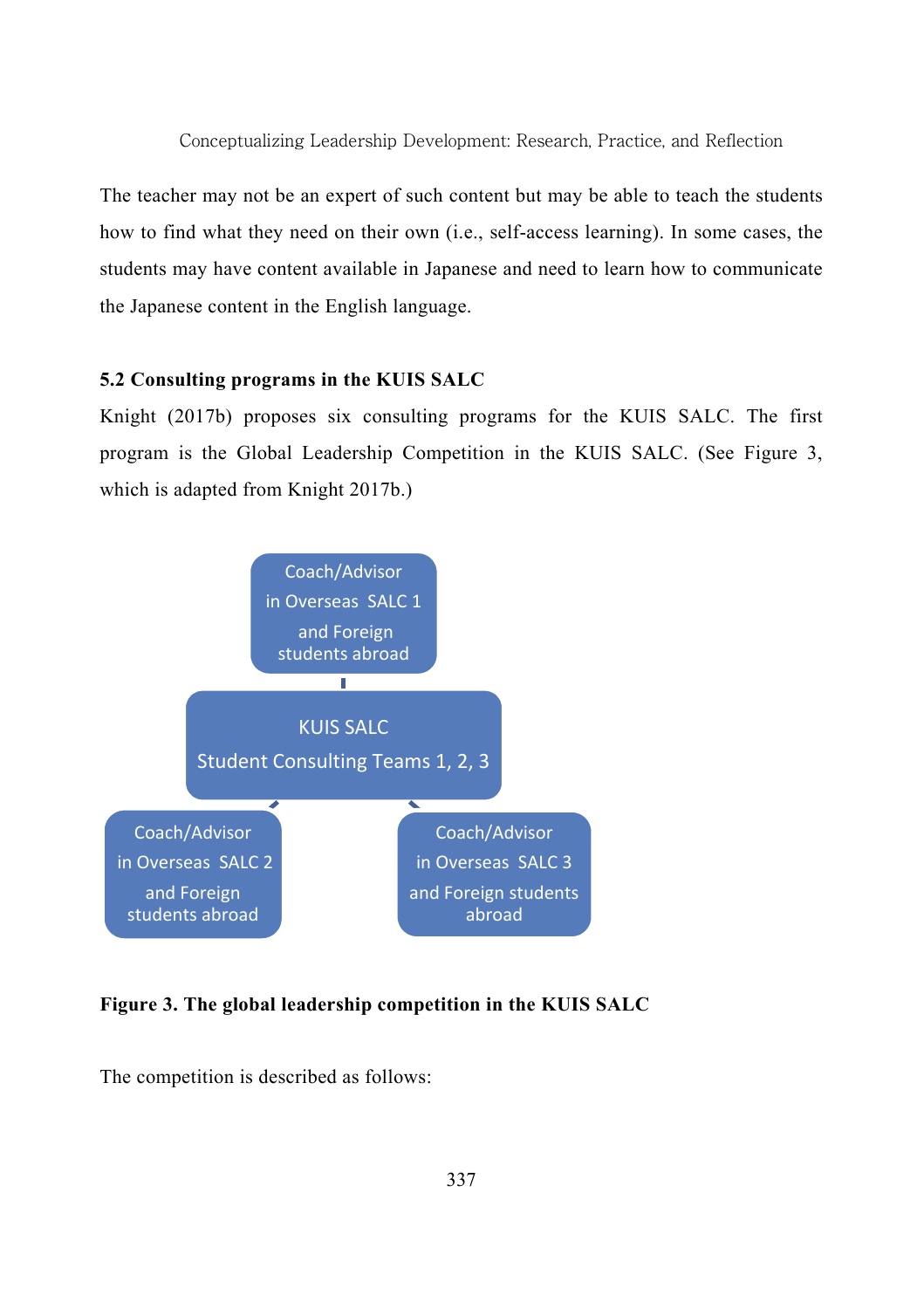The Journal of Kanda University of International Studies Vol. 30 (2018)

- KUIS students in Japan will compete in teams.
- SALC experts overseas will be team mentors/coaches.
- The teams will investigate the SALC (online and onsite through multiple research methods).
- The teams will provide competitive presentations about how to improve the SALC.
- Prizes (including a cash prize) will be awarded.

The consultants, who compete in teams to investigate (online and onsite, etc.) the SALC and provide competitive presentations about how to improve the SALC, could include:

- 1. International students visiting KUIS (e.g., SolBridge students)
- 2. KUIS seminar students (e.g., Kevin Knight's leadership seminar students with mentor/coach who is graduate student at University of California, San Diego's School of Global Policy and Strategy)
- 3. Business leaders from the global community who lead teams of students and/or professionals
- 4. SALC interns and/or
- 5. SALC advisors
- 6. Others

Each of these could be *different* consulting programs.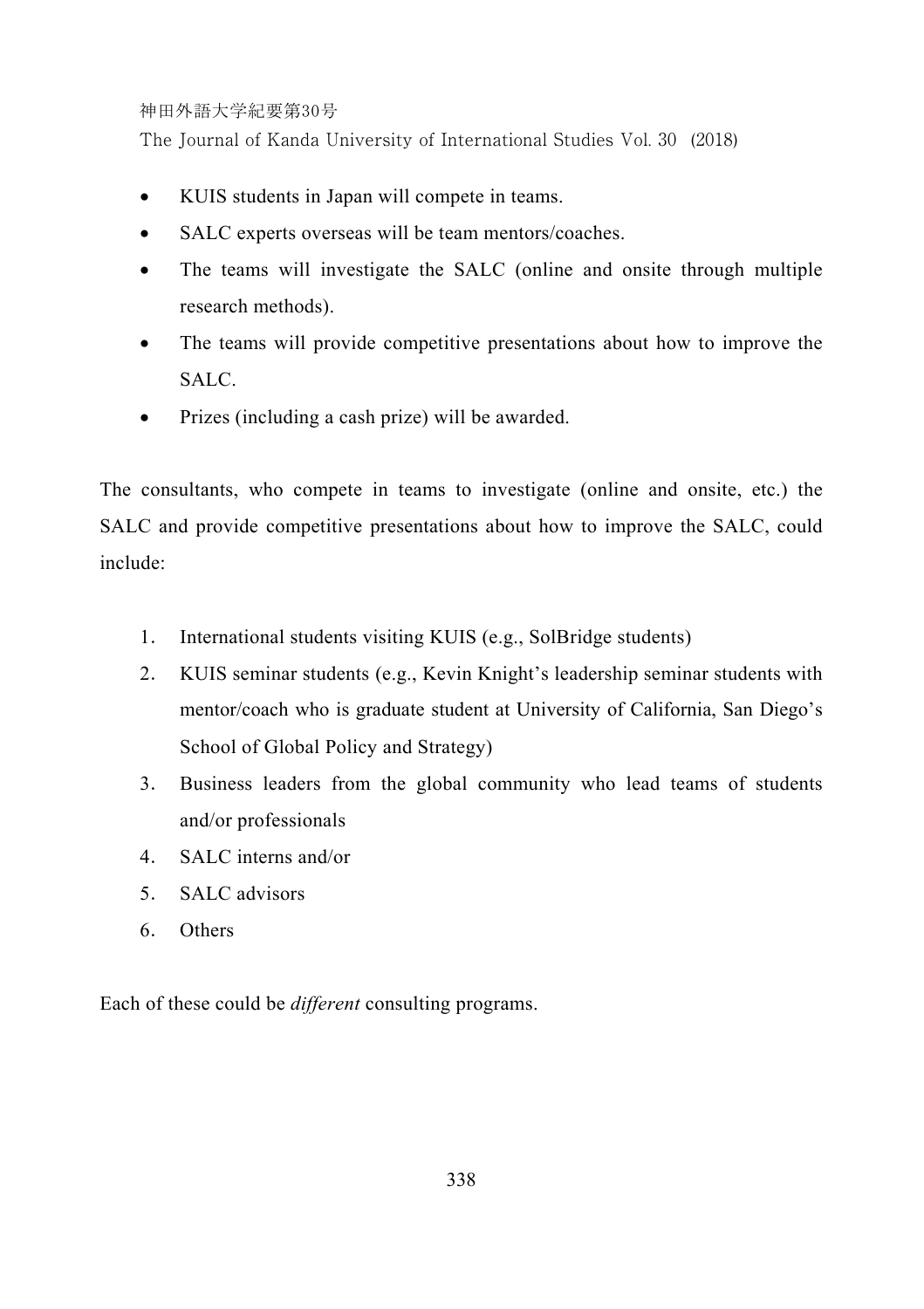### **6.0 Discussion and conclusions**

Scollon's (2001) nexus of practice approach illuminated the connections between Knight's conceptualization of leadership development (in Figure 1) and his curriculum development promoted in The Leadership Connection Project website. Knight's personal conceptualization of leadership as a creative activity, and the requirement in the leadership seminars that projects be "firsts" in the history of KUIS, provided the basis for the students to become "change makers." Knight (2015a) identified "action" and "change" as themes in the data sets of the 20 leaders he had interviewed. Accordingly, he wanted his students to be able to tell such leadership stories about themselves in job interviews in the future. Knight (2015c) focuses on such leadership stories of the students:

I began to think about how the work I was doing was related to social change. What came to my mind was that my joy as a teacher is empowering my students to create and to achieve visions independently and in collaboration with others. In the classroom, I aim to create a learning community in which my students develop into better learners, communicators, and leaders.

As leaders, my students decide themselves how they want to change their environments. For example, one of my undergraduate student teams in a leadership seminar decided to create an event to clean a local beach. Another team chose to teach English to children at an orphanage. A third team professionally managed a live comedy performance in Tokyo in order to raise money for the victims of an earthquake and tsunami in Japan. Other students have created leadership seminars on campus featuring CEOs of organizations as well as student leaders of campus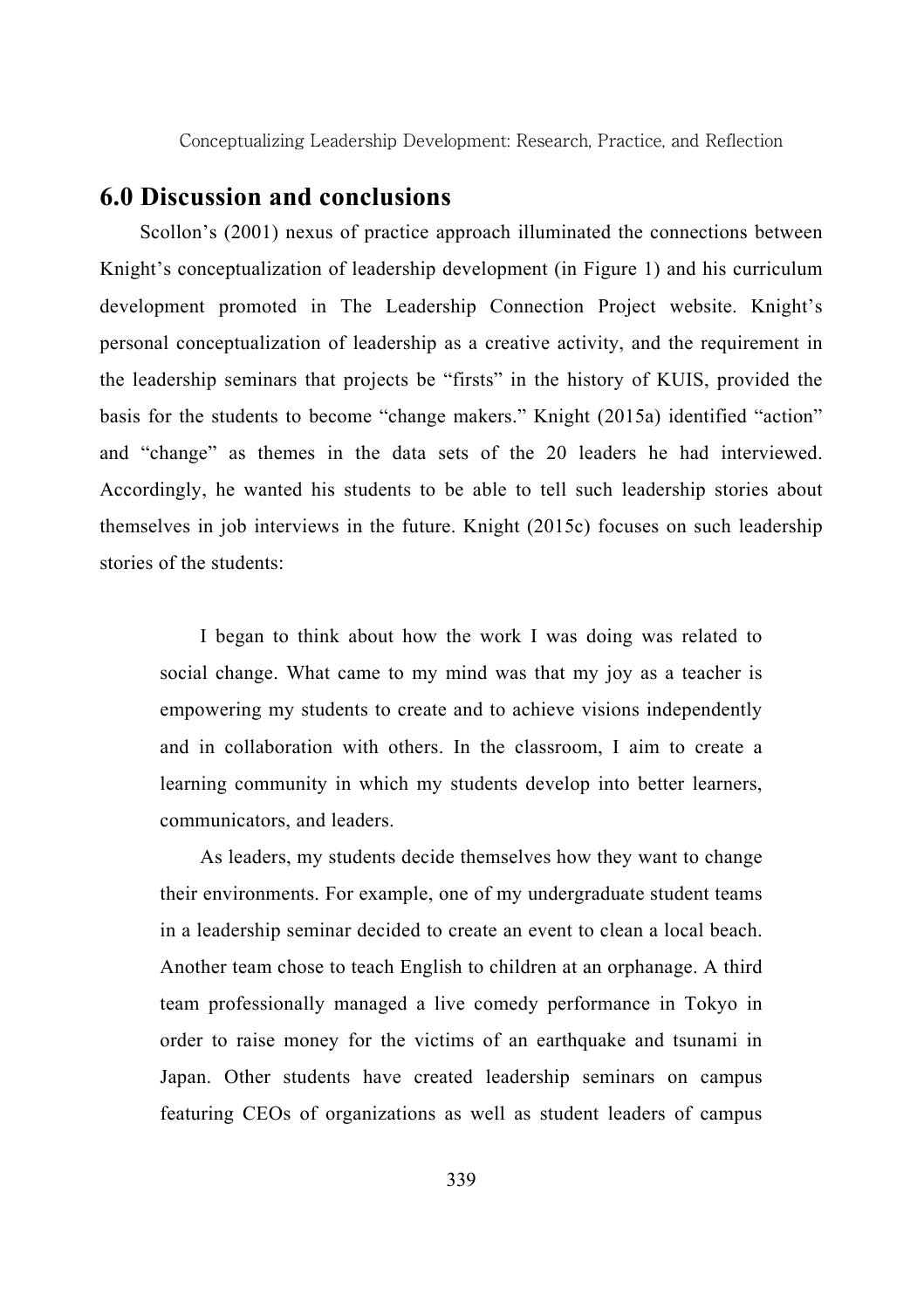The Journal of Kanda University of International Studies Vol. 30 (2018)

clubs. Such project-based learning is connected to my own conceptualization of leadership as achieving visions in collaboration with others.

In addition to illuminating Knight's motivation to teach leadership, the TESOL Blog post above indicates the importance of the students themselves creating and achieving their own projects.

Further, there is a social aspect to such leadership development activities. A reader of the TESOL Blog post above commented as follows:

An astounding contribution, Kevin. Thank you. Your blog was inspiring and informative. When I began reading about your call for bringing about 'social change' I was about to send a comment asking for your concept of social change, and remarking that you were coming from a place of privilege. But reading on, I saw that you were actually engendering in your students a sense of social responsibility that overrides political or social bias. Bravo. So when are you going to give the first TED TESOL-ESP talk???

The comment above is important as it provided an opportunity for Knight to reflect on his personal conceptualizations of leadership and leadership development. In the leadership seminars, the students were always reminded that the projects had to be for "good" (i.e., "good purposes"). In conclusion, from the stance of Schön's (1983) reflective practitioner, Knight has conceptualized *leadership development* as developing "good" leaders, from both ethical and competency-based perspectives.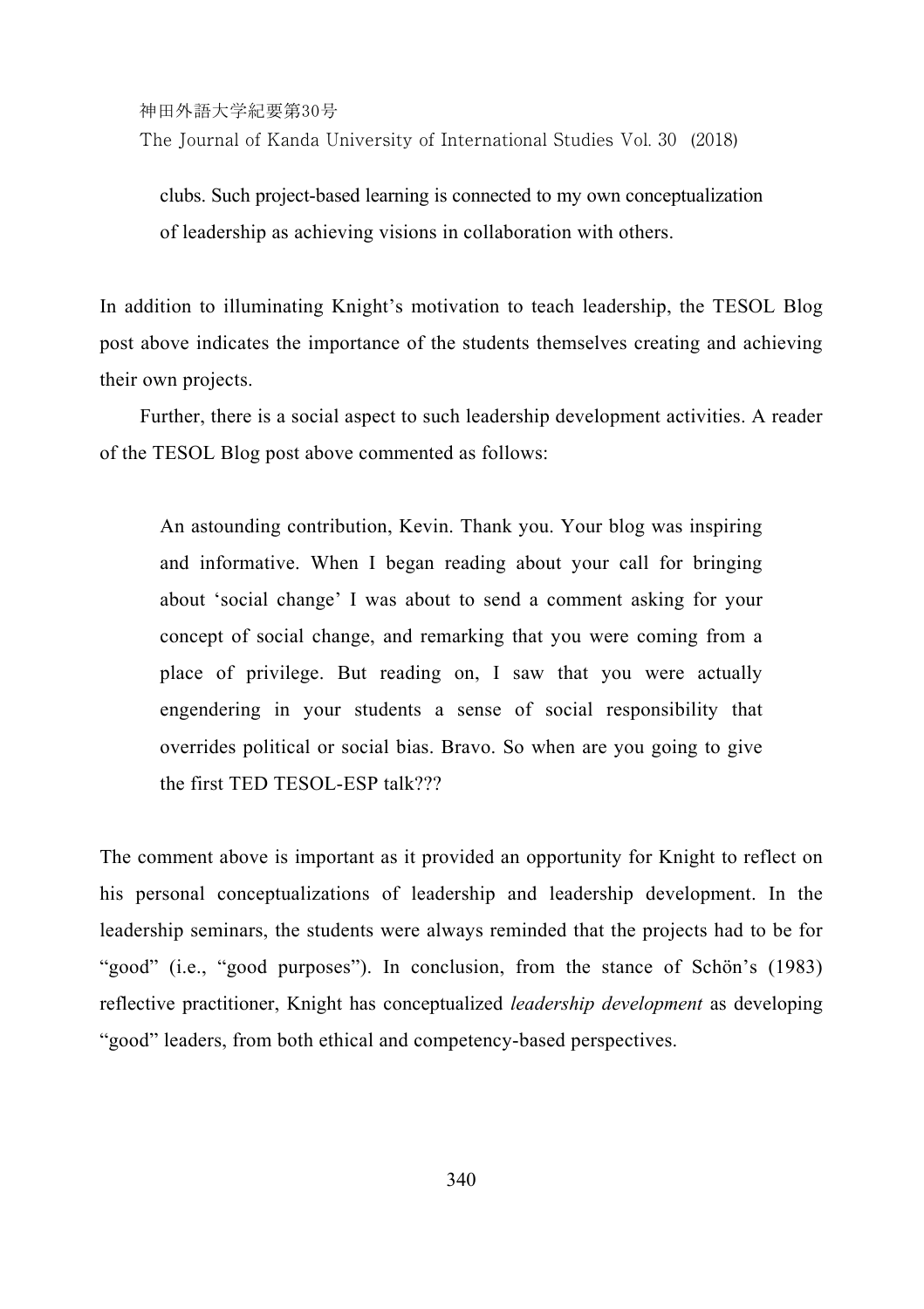### **7.0 References**

- Carnegie, D. & Associates, Levine, S.R., & Crom, M.A. (1995). The leader in you: How to win friends, influence people and succeed in a changing world. New York, New York: Pocket Books.
- Fairhurst, G. (2011). *The power of framing: Creating the language of leadership*. San Francisco, CA: Jossey Bass.
- Grindsted, A. (2005). Interactive resources used in semi-structured research interviewing. *Journal of Pragmatics*, 37, 1015-1035.
- Jones, R.H., & Norris, S. (2005). Discourse in action/discourse as action. In S. Norris, & R.H. Jones (Eds.), *Discourse in action: Introducing mediated discourse analysis*. New York, NY: Routledge.
- Knight, K. (2010). Leadership development in business internship program: Kevin's company at Kanda University of International Studies. *The Journal of Kanda University of International Studies, 22*, 245-273.
- Knight, K. (2011a). Teaching intellectual property (IP) English creatively. In A. Stewart (Ed.), *JALT2010 conference proceedings* (pp. 619-626). Tokyo, JA: JALT.
- Knight, K. (2011b). Teaching business skills and ethics through airline management simulation. *The Journal of Kanda University of International Studies, 23*, 49-73.
- Knight, K. (2012a). Developing global competencies and leadership skills in undergraduates: The evolution of Kevin's company at KUIS in the light of ESP best practices. In conference proceedings of *2012 International Conference & Workshop on English for Specific Purposes*. Tainan, Taiwan: Southern Taiwan University of Science and Technology.
- Knight, K. (2012b). Teaching business case studies through PowerPoint presentations. *The Journal of Kanda University of International Studies*, *24*, 1-28.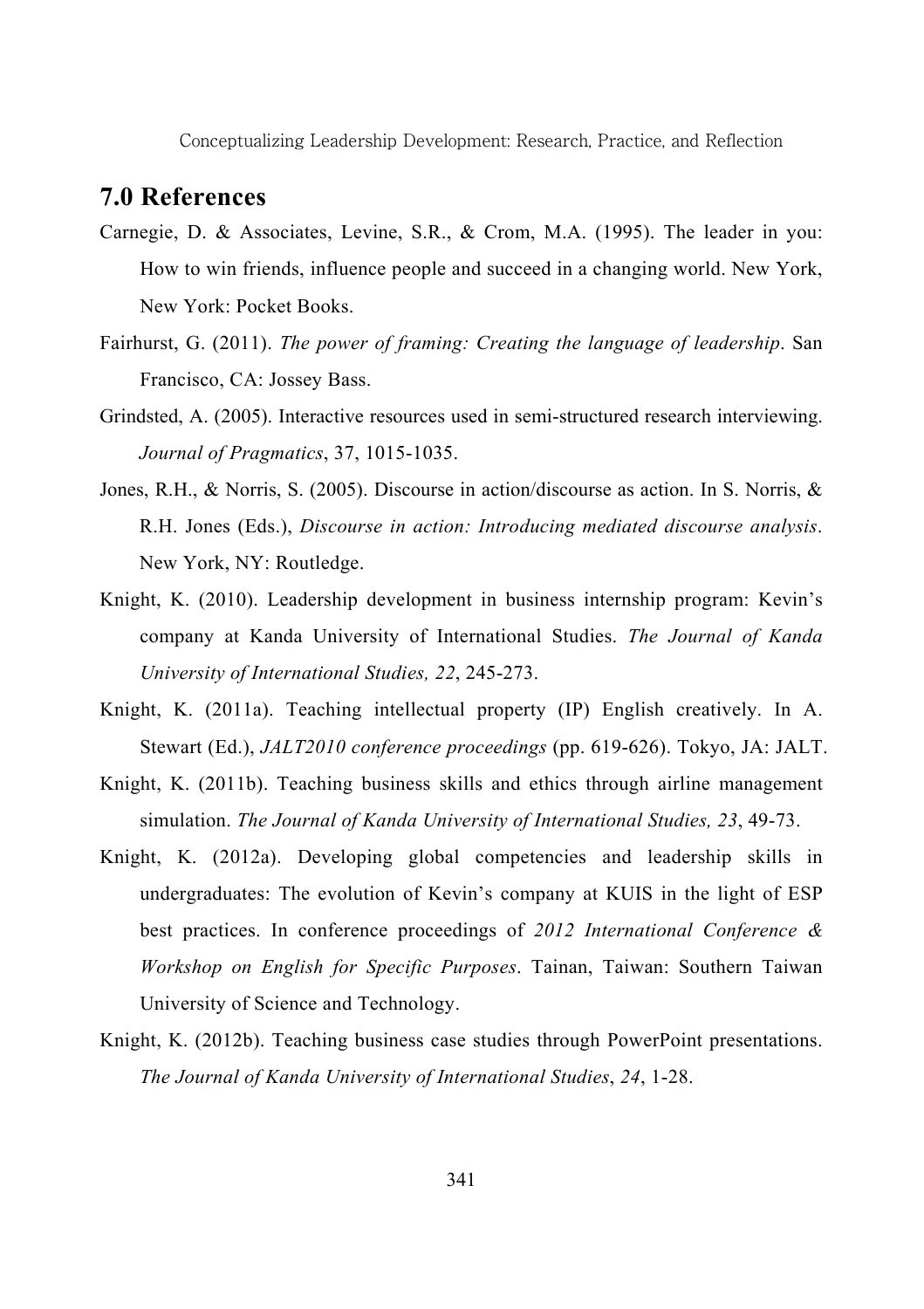The Journal of Kanda University of International Studies Vol. 30 (2018)

- Knight, K. (2013). Looking at communication through a leadership lens. *TESOL Blog*. Alexandria, Virginia: TESOL International Association.
- Knight, K. (2014a). Creation of online forum for leadership development of KUIS students. *The Journal of Kanda University of International Studies*, *26*, 195-223.
- Knight, K. (2014b). ESP interview training: Identifying leadership. *TESOL Blog*. Alexandria, Virginia: TESOL International Association.
- Knight, K. (2015a). *Analysing the discourses of leadership as a basis for developing leadership communication skills in a second or foreign language*. (Doctoral dissertation). Sydney, Australia: Macquarie University. Retrieved from http://www.researchonline.mq.edu.au/vital/access/manager/Repository/mq:42732
- Knight, K. (2015b). Teaching business English and project leadership with Shark Tank. *TESOL Blog*. Alexandria, Virginia: TESOL International Association.
- Knight, K. (2015c). ESP For social change: What is your passion? *TESOL Blog*. Alexandria, Virginia: TESOL International Association.
- Knight, K. (2016a). Conducting professional communication training with Kickstarter. *The Journal of Kanda University of International Studies, 28, 233-252*.
- Knight, K. (2016b). Contribute to the ESPIS library in myTESOL. *TESOL Blog*. Alexandria, Virginia: TESOL International Association.
- Knight, K. (2017a). Authentic English for Business, Leadership, and Medical Purposes: A Focus on Leadership Discourse. [Invited presentation]. TESOL International Association Convention: Seattle, Washington.
- Knight, K. (2017b). Leadership Development for KUIS Students: Consulting Programs in the KUIS SALC [PowerPoint presentation]. SALC Advisory Committee Meeting, KUIS: Chiba, Japan.
- Knight, K. (2017c). ESP training for student consulting purposes. *TESOL Blog*. Alexandria, Virginia: TESOL International Association.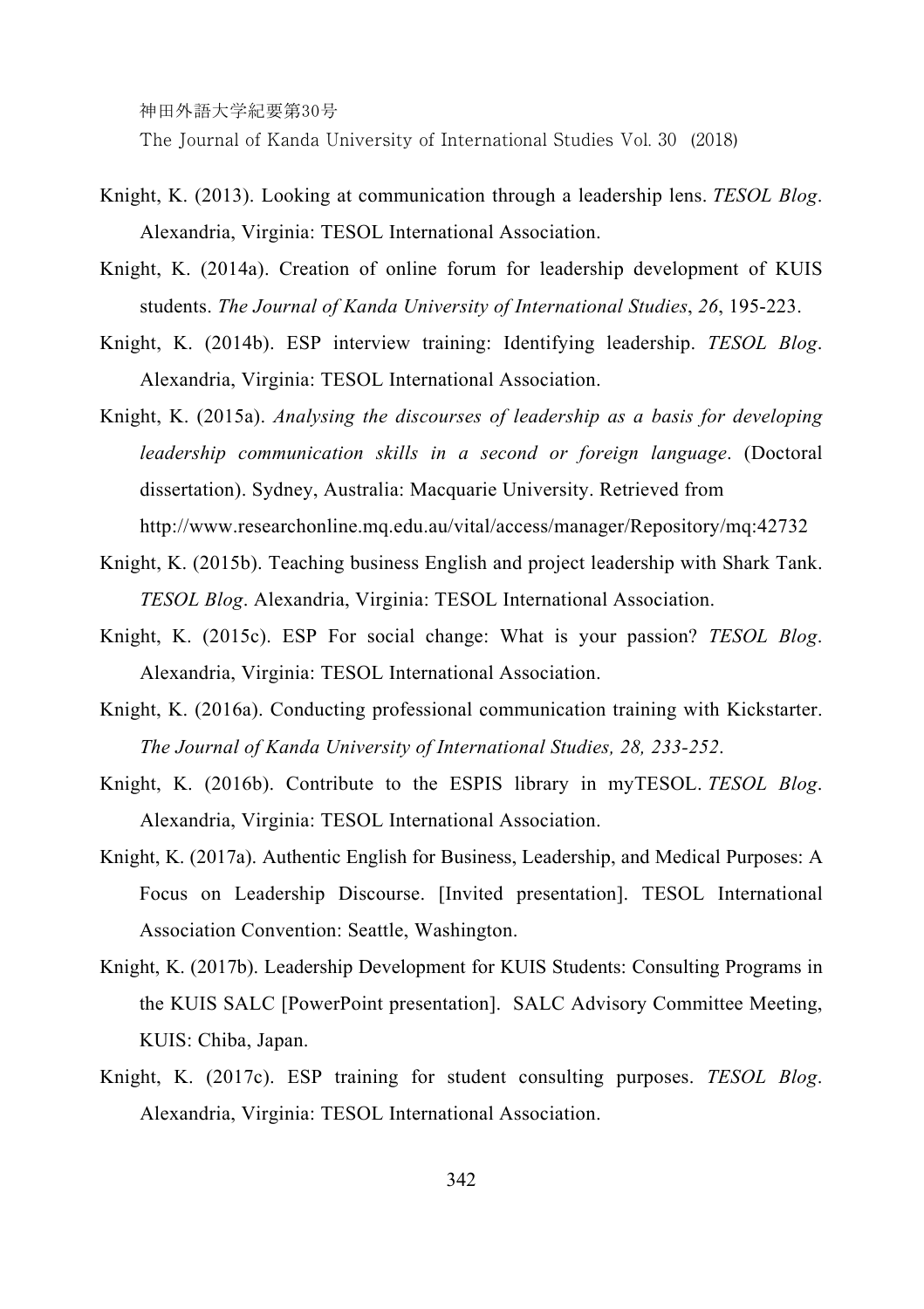- Knight, K. (2017d). English for specific purposes project leader profiles. *The Journal of Kanda University of International Studies, 29.*
- Knight, K., & Candlin, C.N. (2015). Leadership discourse as basis and means for developing L2 students into future leaders. In P. Shrestha (Ed.), *Current developments in English for academic and specific purposes: Local innovations and global perspectives* (pp. 27-50). Reading, UK: Garnet.
- Knight, K., & Murphey, T. (2017). Soft assembling project-based learning and leadership in Japan. *TESL-EJ*.
- Nohria, N., & Khurana, R. (2010). Advancing leadership theory and practice. In N. Nohria, & R. Khurana (Eds.), *Handbook of leadership theory and practice: A Harvard Business School centennial colloquium* (pp. 3-25)*.* Boston, MA: Harvard Business Press.
- Riessman, C. (2002). Analysis of personal narratives. In J.F. Gubrium & J.A. Holstein (Eds.), *Handbook of interview research* (pp. 695-710). Thousand Oaks, CA: Sage Publications.
- Sarangi, S., & Candlin, C. N. (2001). Motivational relevancies: Some methodological reflections on sociolinguistic practice. In N. Coupland, S. Sarangi, & C. N. Candlin (Eds.), *Sociolinguistics and social theory* (pp. 350–388). London, UK: Pearson.
- Schön, D. (1983).*The reflective practitioner: How professionals think in action*. New York: Basic Books.
- Scollon, R. (2001). *Mediated discourse: The nexus of practice*. London/New York: Routledge.
- Scollon, R. & Scollon, S. (2004). Appendix: A practical field guide for mediated discourse analysis. In *Nexus analysis: Discourse and the emerging internet*. New York, Routledge.